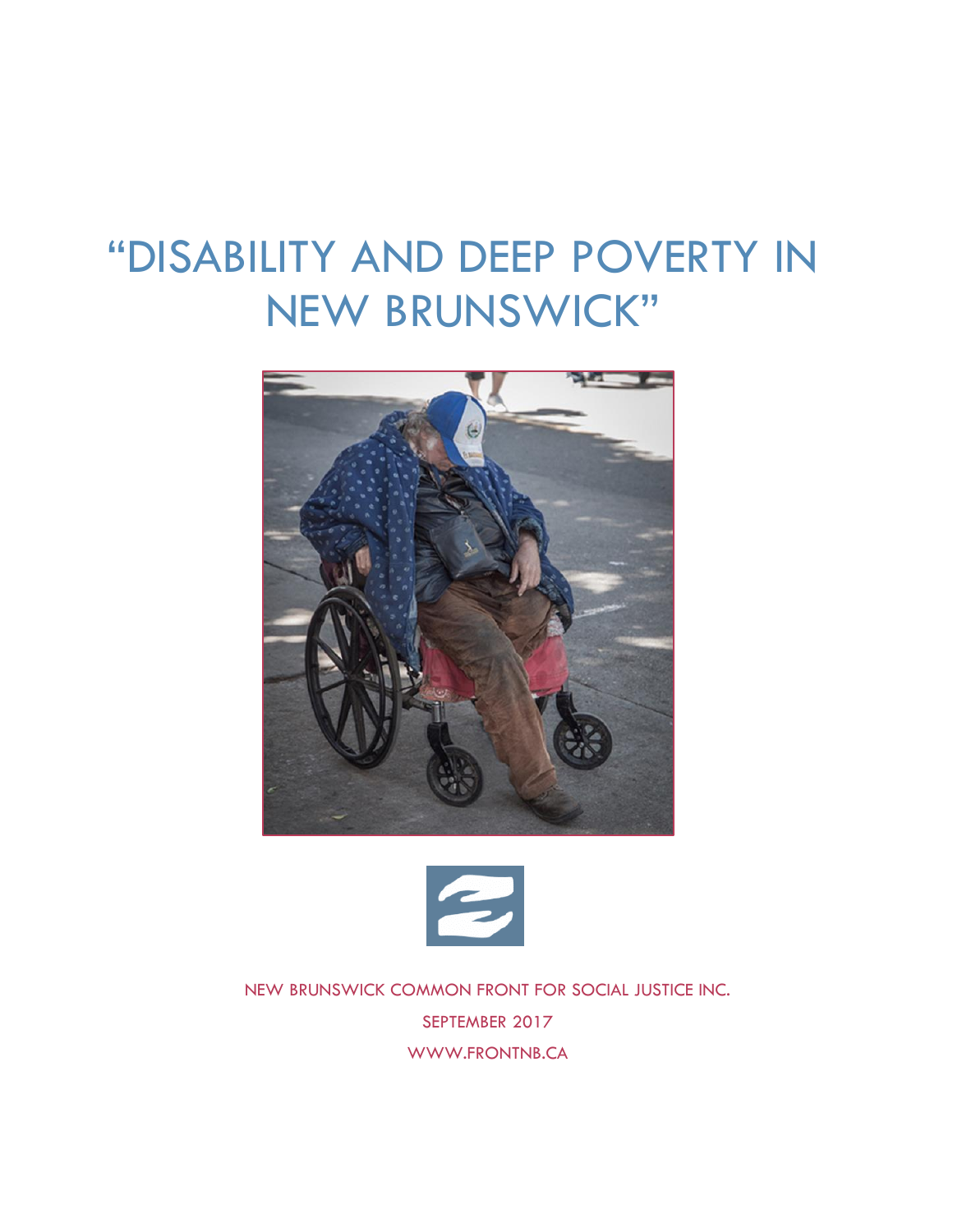## "DISABILITY AND DEEP POVERTY IN NEW BRUNSWICK"

## **INTRODUCTION**

It should be a given and agreed by all that every New Brunswicker has the right to have his or her basic needs met. Those basic needs mainly being: food, shelter, clothing, and transportation. So if it is a given, then why in a province like New Brunswick, known for its most generous people, are we allowing for people living with a severe disability to be left in a financial situation where they are struggling to make ends meet: not guaranteed 3 healthy meals per day on a regular basis, not certain if they will find a home where they will even be able to access their front door or their bathroom (because of lack of accessible housing), not sure that they will have enough to pay the rent, not able to access para transit services that are, in many cases, their only option for getting from point A to point B?

Why is this even tolerated in a province where there are certainly enough resources to go around? Do we lack the collective will to make food, shelter, clothing, and transportation top priorities? Wouldn't any good head of household put food, shelter, clothing, and transportation at the top of the list in their family's budget? Wouldn't they pay for necessities first? Because, a smart head of household knows that basic needs need to be met, first, before anything else is to be accomplished; before participation in the community at large becomes at all possible. It should then go without saying that in order to build healthy communities, everyone should have access to enough food, clothing, affordable and accessible housing, and accessible transportation. It is just the RIGHT thing to do! The ONLY right thing to do!

In 1948, in Paris, Canada signed the Universal Declaration of Human Rights (UDHR) thanks to which ensuring that everyone had access to an adequate standard of living became part of international law. In Article #25 of the UDHR it is stipulated that:

*"Everyone has the right to a standard of living adequate for the health and well-being of himself and of his family, including food, clothing, housing and medical care and necessary social services, and the right to security in the event of unemployment, sickness, disability, widowhood, old age or other lack of livelihood in circumstances beyond his control."*

Everyone agrees that a severe disability is generally beyond a person's control. Why, then, should severely disabled persons, honest and law-abiding citizens, be punished by being deprived of food, adequate shelter, clothing, and/or transportation simply because they happen to have a disability severe enough that renders them unable to pursue any form of gainful employment, and therefore leaves them dependant on society's assistance? Why should they be punished simply for having a severe disability? Why are we OK with depriving honest citizens, living with a disability, of some of their basic needs? Do they not deserve to be treated with more respect and dignity?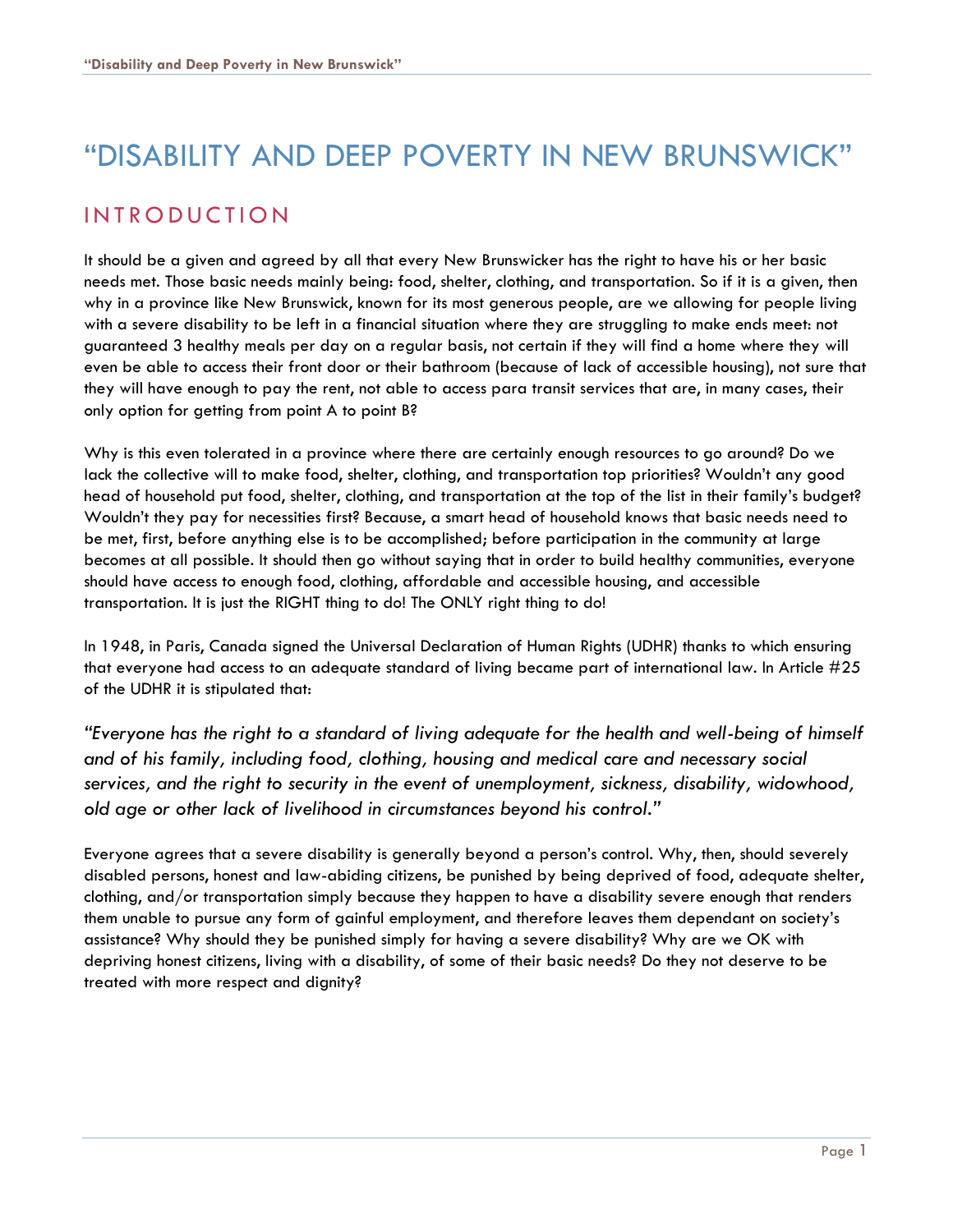## DEEP POVERTY

In the report that follows, it will be demonstrated that single people living with severe disabilities in New Brunswick are not able to meet all their basic needs relying solely on social assistance. And, when people are not able to meet all their basic needs, then they are usually said to be living in deep poverty. Deep poverty which is set by New Brunswick's Economic and Social Inclusion Corporation in its "Overcoming Poverty Together - The New Brunswick Economic and Social Inclusion Plan 2014-2019" as:

#### *"…those whose income is less than 50% of the Low-Income Measures (LIMs)."*

The most recent LIM set by Statistics Canada, in 2013, for a single person was at a level of \$21,201 yearly income. When adjusted with the Bank of Canada's Inflation Calculator to get the LIM equivalent for 2017, one gets \$22,458 yearly income. To continue, if deep poverty is defined as an income that is less than 50% of the LIM, then deep poverty in 2017 for a single person living with a disability would be less than 50% of \$22,458 or less than \$11,229 per year. And, with incomes for single persons living with disabilities who rely on social assistance in New Brunswick being at only \$9,528 per year, it unfortunately definitely places them in deep poverty. The income levels for those on social assistance in this province being very scarce; not enough to meet people's basic needs as will be further revealed in this report.

For illustration purposes in this report, single persons living with disabilities were chosen as the study group since most (91.33% in September 2017) of New Brunswick's social assistance caseload on extended benefits (receiving the monthly disability supplement) are living in one-person family units. Though, it is to be understood that even if single people living with disabilities were chosen here as a sample group, they are not the only ones for which social assistance rates are not enough in this province. In fact, the social assistance rates in New Brunswick are so low for all groups that it makes it difficult for households of every size to survive on such inadequate levels of income.

Also, it is to be understood that persons with severe disabilities living on social assistance are definitely not the only ones struggling financially, in this province, to meet all of their basic needs. But, since social assistance is the lowest guaranteed income that all people can rely on in the case of an unfortunate event like a disability, to work on increasing social assistance rates for the severely disabled who live in New Brunswick should definitely be one of our top priorities to ensure that this already very vulnerable group finally has access to a minimum standard of living: adequate food, shelter, clothing, and transportation.

## IN TERVIEWS

In the following sections, there will be numbers that even when taken alone would probably be enough to convince anyone that social assistance rates in New Brunswick are clearly insufficient at meeting all of people's basic needs. But, it was also thought to be important to go beyond just the numbers. It was thought important to include stories told by the people themselves.

Interviews were conducted with people living with disabilities who are trying to manage on their very limited incomes. The interviews were each approximately 2-hours in duration and were held between the months of May, June and July of 2017 to collect stories about the day to day challenges that severely disabled persons face when trying to live on very low incomes, in deep poverty.

A total of 12 people living with disabilities were interviewed for this project. People with various kinds of disabilities were interviewed; namely people with mental, cognitive, and physical disabilities were all included. Persons interviewed were non-randomly selected. The entirety of the quotes collected from the interviews can be found at the end of this document in Appendix D, though some of the quotes will also be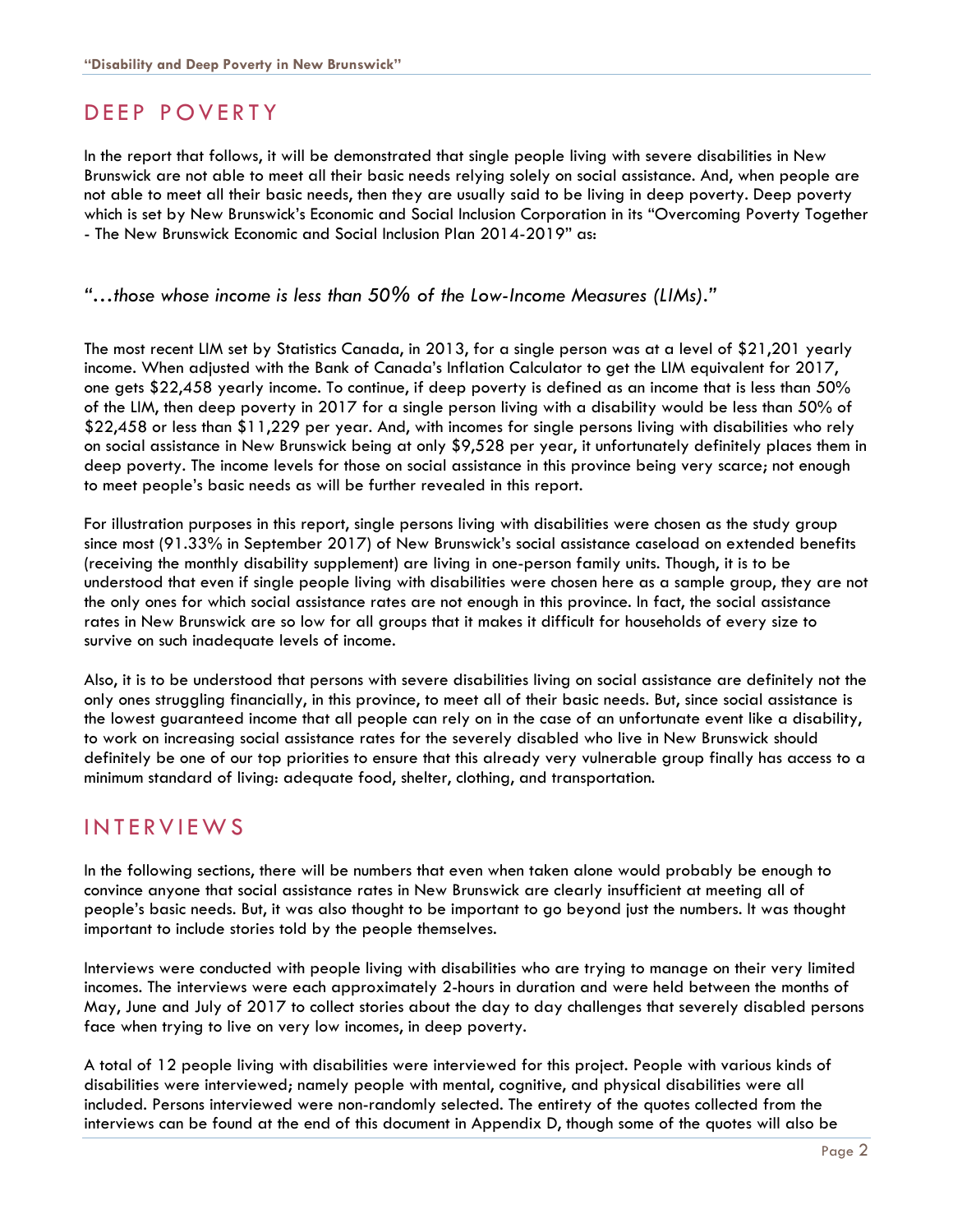interspersed in the text that follows. The project description (Appendix A), the confidentiality agreement (Appendix B), and the interview questionnaire (Appendix C) are also all included at the end of this report.

## MINIMUM COST OF ADEQUATE STANDARD OF LIVING

How much does it cost to ensure an adequate standard of living that meets people's basic needs? It certainly varies from one individual to the next depending on where they live, their age, and their gender. Hence, some choices had to be made for the following illustration's purposes.

First, it was decided that the city of Moncton would be the geographical region of choice, since most of the disabled persons interviewed for this project actually live in the Greater Moncton Region, and that a specific city had to be selected to obtain more precise information about rent costs. Second, people were divided up into two groups according to gender as nutritional needs do vary depending on if a person is male or female. Third, the age for both gender groups were set to be between the ages of 31 to 50 which was the actual age group of most of the people that were interviewed. Finally, a list of basic needs were selected to calculate the minimum cost of living (see Table 1 for results): housing, food, household supplies, transportation, clothing and personal (which includes clothing, haircuts, personal hygiene products, entertainment, furniture, repairs and replacements, etc.), and telephone. The amounts used to calculate all the costs of a minimum standard of living were taken from the most recent numbers available (data from years 2015 to 2017 were used in the following Table 1). More detail as to which amounts were from which year period can be found at the bottom of Table 1 in it's footnotes.

| <b>Basic Needs</b>                           | Males 31 to 50 years old | Females 31 to 50 years old |
|----------------------------------------------|--------------------------|----------------------------|
| Housing - One-Bedroom Apartment <sup>1</sup> | \$678                    | \$678                      |
| Housing $-$ Lights & Heat $^2$               | \$117                    | \$117                      |
| Food $3$                                     | \$257                    | \$217                      |
| Household Supplies <sup>4</sup>              | \$17                     | \$17                       |
| Transportation <sup>5</sup>                  | \$63                     | \$63                       |
| Clothing & Personal 6                        | \$135                    | \$135                      |
| Telephone <sup>7</sup>                       | \$35                     | \$35                       |
| <b>TOTAL COST PER MONTH</b>                  | \$1,302                  | \$1,262                    |
| <b>TOTAL COST PER YEAR</b>                   | \$15,624                 | \$15,144                   |
| <b>MARKET BASKET MEASURE 2015 8</b>          | \$17,746                 | \$17,746                   |

#### **Table 1 - Minimum Cost of Living for Monctonians**

<sup>1</sup>Canadian Mortgage and Housing Corporation (CMHC) 2016 Rental Market Report Moncton CMA average rent amount for one-bedroom apartment.

<sup>2</sup>From: "Budgeting for Basic Needs & Budgeting for Minimum Adequate Standard of Living, June 2015" The Montreal Diet Dispensary utilities data then multiplied by 1.71 to account for 71% difference in energy costs between the province of Quebec and New Brunswick from "Comparison of Electricity Prices in Major North American Cities. Rates in effect April 1, 2015. Hydro Quebec Report."

<sup>3</sup>Data taken from the "Eat Well: A Challenge for Some. Results of a 2016 survey on the cost of food." Research report prepared by the NB Common Front for Social Justice Inc.

<sup>4</sup>From: "Budgeting for Basic Needs & Budgeting for Minimum Adequate Standard of Living, June 2015" The Montreal Diet Dispensary.

<sup>5</sup> Cost of a monthly pass with Codiac Transpo Moncton, September 2017.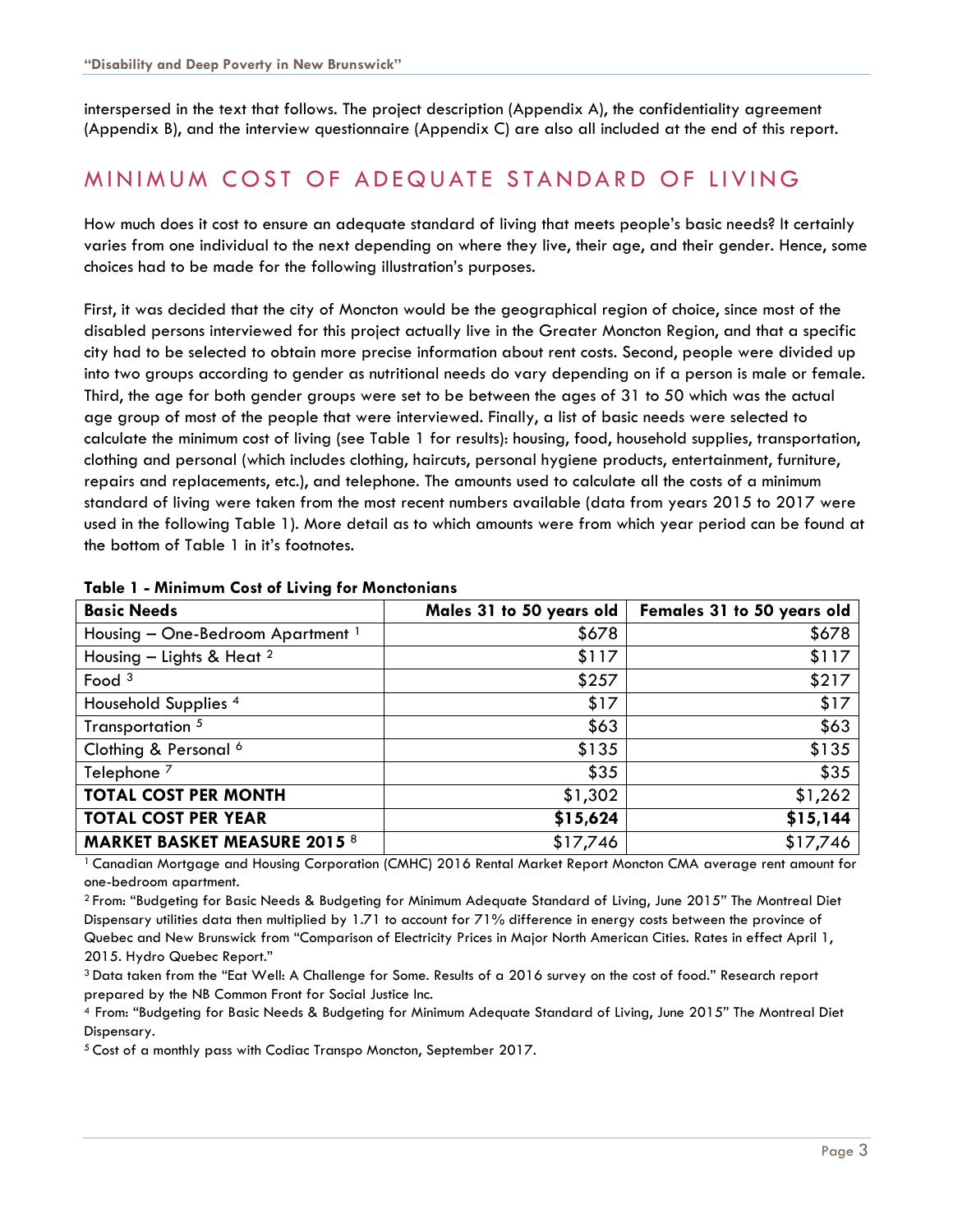<sup>6</sup> Same amount as the Comfort & Clothing Allowance special benefit amount of 135\$ per month available in 2017 through the government of New Brunswick for some applicants/clients in institutions, hospitals, or transition houses. This amount is for clothing, haircuts, personal hygiene products, entertainment, furniture repairs and replacements, etc.

<sup>7</sup> Data from average of the prices quoted by Rogers and Bell Aliant, July 2017

<sup>8</sup> From Statistics Canada Market Basket Measure (MBM) thresholds (2011 base) for reference family (here divided by 2 since it's for a single individual) in current dollars and 2015 constant dollars. The Market Basket Measure (MBM) being a measure of low income based on the cost of a specified basket of goods and services representing a modest, basic standard of living.

Upon reviewing the results appearing in Table 1, one would be tempted to believe that a person living with a disability in New Brunswick would only need between \$15,144 and \$15,624 per year to enjoy an adequate standard of living (which would actually be a bit below 2015's Market Basket Measure set at \$17,746). However, it must be noted that certain expenses were not accounted for in Table 1: over-the-counter medications and vitamins, mental health services (psychologists and group workshops), cards and gifts, television cable, internet, reading materials, insurance policies, restaurants, vacations, other expenses for emergencies and unforeseen events.

Also, in Table 1, very basic amounts normally used for non-disabled persons were applied for: housing, food, household supplies, transportation, clothing and personal, etc. Unfortunately, in the case of a severely disabled person often also comes additional expenses in the areas of toiletries, personal hygiene products, special diets, special shoes and socks, etc. Plus, for the mobility impaired there are frequently added transportation costs, since para transit services in New Brunswick often cost more than regular transit (which is inequitable in and of itself). While, for example, for a price similar to a monthly bus pass with Codiac Transpo (63\$ per month), in Moncton, a person using Ability Transit, in the same city, would only be able to purchase 3 round trips per week (at 65\$ for the month). Even worse, if a mobility impaired person were to live in one of New Brunswick's rural regions, where they are oftentimes no para transit services at all, then that person would be forced to own a vehicle for transportation or use taxi services which would be way beyond his or her means if on social assistance, in deep poverty.

The numbers in Table 1 are very conservative to say the least, because they especially do not account for situations where a person might need a wheelchair accessible apartment. In that case, his or her housing costs would significantly increase as wheelchair accessible units are usually much more expensive than regular units in today's rental market (see Table 2 on the next page for adjusted numbers taking into consideration increased housing costs when mobility impaired).

Also, here is what one person interviewed for this project, "lucky enough" to have been approved for a portable rent supplement, had to say about searching for an accessible apartment that needed to be priced below the average rent price in order to finally get the subsidy:

*"I searched 9 whole months to find an accessible and affordable apartment in Moncton and couldn't find any so I ended up in a rural community. One of the reasons I couldn't find anything was that to get the portable subsidy I had to find a 2 bedroom with a maximum rent of 700\$ per month. Plus, I have a mobility problem and during those 9 months I lived in a threestory home with no bathroom on the main floor. Needless to say, a few accidents happened where I wasn't able to get to the washroom in time."*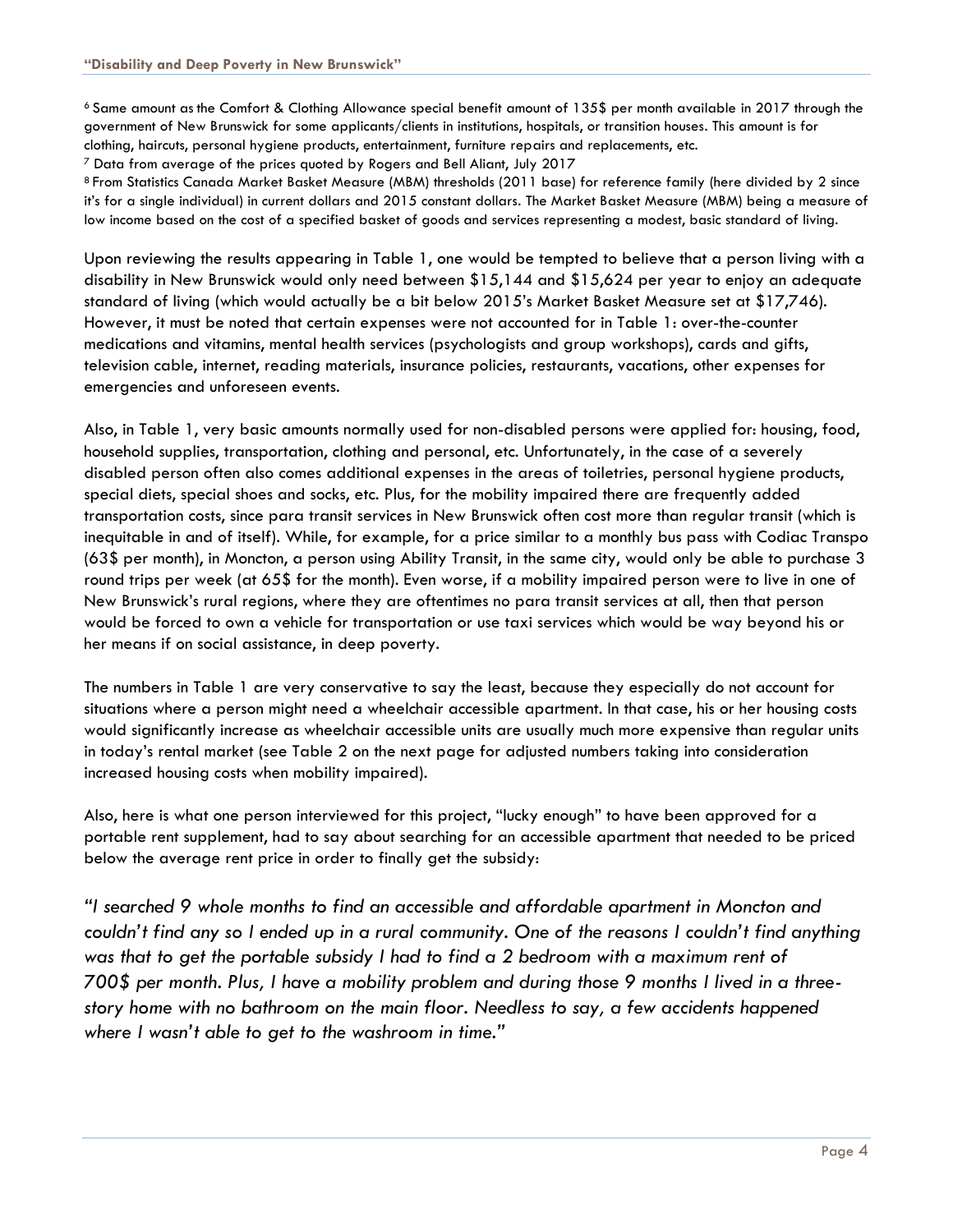| <b>Basic Needs</b>                           | Males 31 to 50 years old | Females 31 to 50 years old |
|----------------------------------------------|--------------------------|----------------------------|
| Housing - One-Bedroom Apartment <sup>1</sup> | \$782                    | \$782                      |
| Housing - Lights & Heat $^2$                 | \$117                    | \$117                      |
| Food $3$                                     | \$257                    | \$217                      |
| Household Supplies <sup>4</sup>              | \$17                     | \$17                       |
| Transportation 5                             | \$65                     | \$65                       |
| Clothing & Personal 6                        | \$135                    | \$135                      |
| Telephone <sup>7</sup>                       | \$35                     | \$35                       |
| <b>TOTAL COST PER MONTH</b>                  | \$1,408                  | \$1,368                    |
| <b>TOTAL COST PER YEAR</b>                   | \$16,896                 | \$16,416                   |
| <b>MARKET BASKET MEASURE 20158</b>           | \$17,746                 | \$17,746                   |

**Table 2 - Minimum Cost of Living for Mobility Impaired Monctonians** 

<sup>1</sup>From informal survey done on kijiji of one-bedroom apartments available in Moncton on July 30, 2017 or shortly becoming available with elevators or other access to front door using a wheelchair (not fully accessible units by any means) – average price of 1 availability plus 3 upcoming availabilities then divided by 4. This method was used to simulate real life when a person in wheelchair is searching for affordable and accessible housing on a very limited income.

<sup>2</sup>From: "Budgeting for Basic Needs & Budgeting for Minimum Adequate Standard of Living, June 2015" The Montreal Diet Dispensary utilities data then multiplied by 1.71 to account for 71% difference in energy costs between the province of Quebec and New Brunswick from "Comparison of Electricity Prices in Major North American Cities. Rates in effect April 1, 2015. Hydro Quebec Report."

<sup>3</sup>Data taken from the "Eat Well: A Challenge for Some. Results of a 2016 survey on the cost of food." Research report prepared by the NB Common Front for Social Justice Inc.

<sup>4</sup>From: "Budgeting for Basic Needs & Budgeting for Minimum Adequate Standard of Living, June 2015" The Montreal Diet Dispensary.

<sup>5</sup>Monthly cost of 3 round-trip tickets per week with Ability Transit Moncton, September 2017.

 $6$  Same amount as the Comfort & Clothing Allowance special benefit amount of 135\$ per month available in 2017 through the government of New Brunswick for some applicants/clients in institutions, hospitals, or transition houses. This amount is for clothing, haircuts, personal hygiene products, entertainment, furniture repairs and replacements, etc.

<sup>7</sup> Data from average of the prices quoted by Rogers and Bell Aliant, July 2017

<sup>8</sup> From Statistics Canada Market Basket Measure (MBM) thresholds (2011 base) for reference family (here divided by 2 since it's for a single individual) in current dollars and 2015 constant dollars. The Market Basket Measure (MBM) being a measure of low income based on the cost of a specified basket of goods and services representing a modest, basic standard of living.

From Table 2, when the increased cost of housing for the mobility impaired is taken into consideration, then an income equal to the 2015 Market Basket Measure of \$17,746 per year is very close to the minimum incomes needed to meet people's basic needs which are somewhere between \$16,416 and \$16,896 per year, again not taking into consideration all other possible increased levels of expenses for disabled persons as detailed in the above paragraphs such as extra toiletries, personal hygiene products, special diets, special shoes and socks, just to name a few…

The next logical question then becomes: "How do social assistance rates in New Brunswick stack up against what is needed for a minimum standard of living?" Unfortunately, the answer is: "Not good!" Furthermore, social assistance rates for single persons with disabilities in New Brunswick are also the lowest in Canada (see Table 3 on the next page).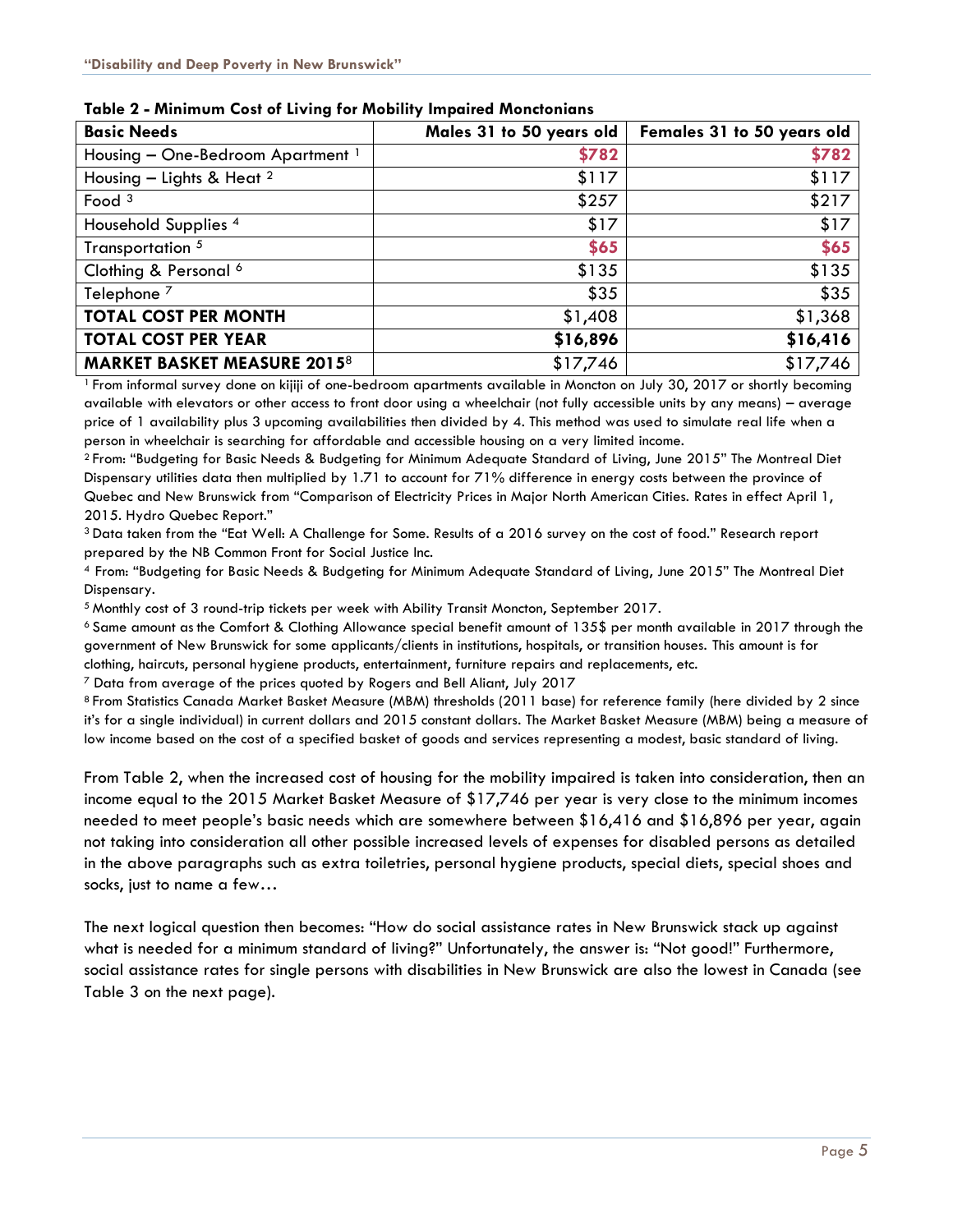| <b>Provinces</b> | Total Social Assistance Incomes** |
|------------------|-----------------------------------|
| <b>NB</b>        | \$9,528                           |
| <b>PEI</b>       | \$9,989                           |
| <b>NS</b>        | \$10,018                          |
| <b>MB</b>        | \$10,940                          |
| <b>NL</b>        | \$11,188                          |
| <b>BC</b>        | \$11,416                          |
| QC               | \$12,510                          |
| ON               | \$14,239                          |
| SK <sup>1</sup>  | \$15,403                          |
| AB <sup>2</sup>  | \$19,468                          |

#### **Table 3 - Comparison of Total Social Assistance Incomes 2015 for Single Persons with a Disability\***

\*Canada Social Report. Welfare in Canada, 2015. Anne Tweddle, Ken Battle & Sherri Torjman (November, 2016). The Caledon Institute of Social Policy.

\*\* Total Social Assistance Incomes include: basic social assistance, additional social assistance program benefits, GST credits, and provincial tax credits.

<sup>1</sup> Saskatchewan Assured Income for the Disabled (SAID)

<sup>2</sup>Alberta Assured Income for the Severely Handicapped (AISH)

How can a single New Brunswicker living with a disability even survive on an annual income of \$9,528, as indicated in Table 3? Unfortunately, he or she is forced to resort to a variety of strategies like: using food banks, accepting food donations from friends and family, going without needed medications, staying home to avoid transportation costs, procuring free clothing and furniture (at the risk of these pieces of furniture being infested with bed bugs), forgoing leisure and entertainment, and/or living in a rooming house which is not always really an option for someone who is mobility impaired. These strategies all take a toll on a disabled person's energy levels, self-esteem, and sense of dignity.

## STATEMENTS FROM PERSONS LIVING WITH DISABILITES

During the interviews for this project with 12 persons living with disabilities and very limited incomes, close to 180 statements were collected. The entirety of the statements can be found in Appendix D. Still, here are a few selected statements that reflect how people living on very low incomes with a disability in New Brunswick feel about living in deep poverty, and how it affects their daily lives:

*"I don't have enough money for food."*

*"I'm in a wheelchair, I live alone, but I have a 14-year-old that I'm not able to have stay over as much as I'd like to because I don't have enough money to feed him when he comes over to visit."*

*"I have to rely on friends to buy me food or invite me over for supper."*

*"I have MS and got trapped in my basement apartment in a fire, in 2016, for approximately 10 minutes before I was finally rescued. I suffered burns to my face and arms. That non-accessible apartment was all I could afford while I waited on NB Housing's waiting list. I'd been on the waiting list for about 3 years at the time of the fire."*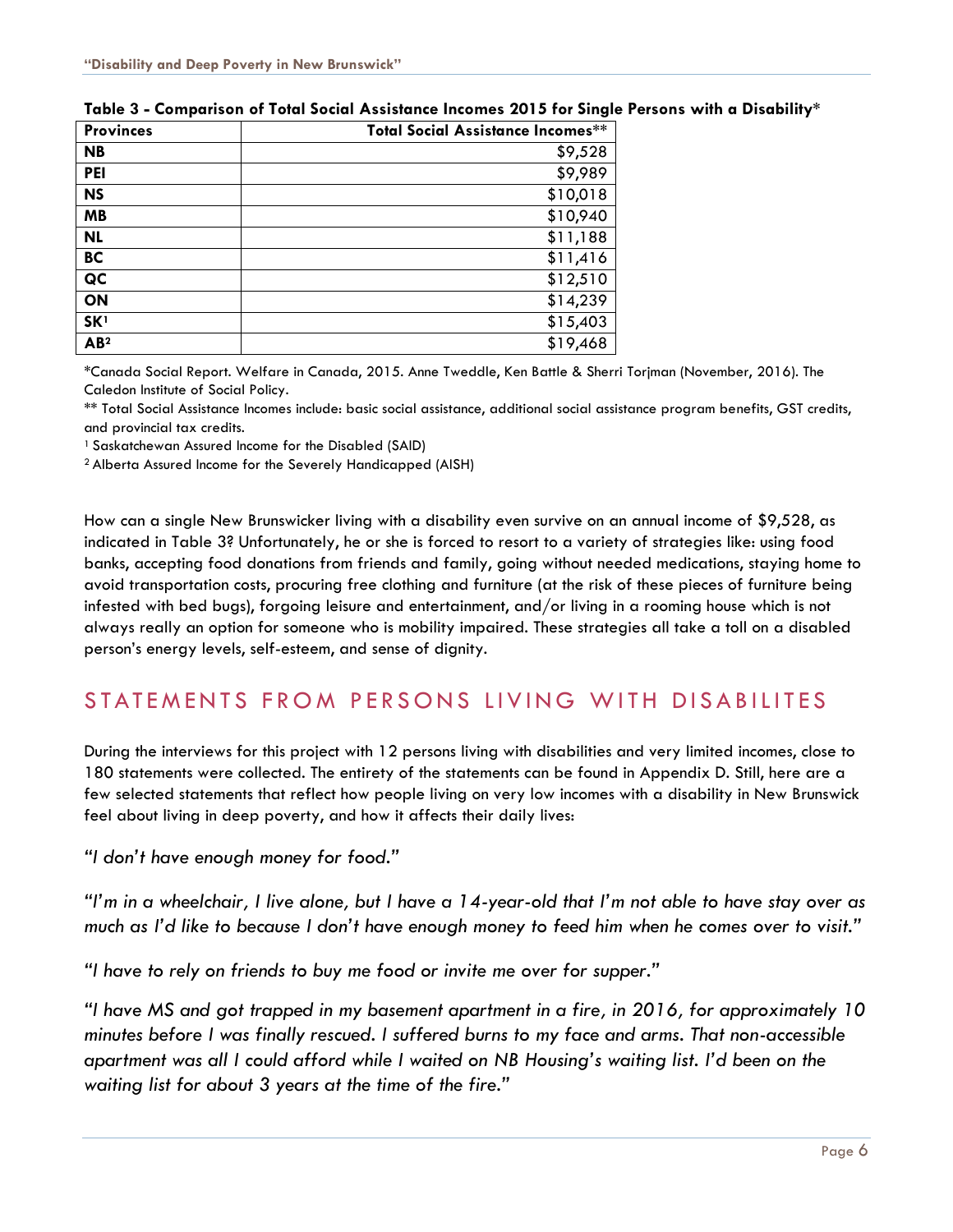*"I feel like I'm being punished for having a handicap."*

*"My son will forever live in extreme poverty because he's cognitively challenged."*

*"In prison, at least you're guaranteed 3 meals/day, have access to educational courses, leisure, heat…"*

The only ones who seemed to fare a bit better, in this province, were the "lucky ones" who were "fortunate" enough to have access to subsidized housing to reduce their housing costs. Because, for those who did not have access to any financial assistance to bring their housing costs down, it quickly became clear that it was unfeasible for them to pay for all the basic needs required for a minimum standard of living. For the many on waiting lists for subsidized housing, living on a social assistance income in New Brunswick is just, well, near impossible.

Moreover, **social assistance rates in New Brunswick for persons living with disabilities have dropped significantly since 1989** (when they were significantly higher than they are now, in constant 2015 dollars), as illustrated by the Caledon Institute of Social Policy (CISP) in its "Canada Social Report Welfare in Canada, 2015". In that report, it is stated that: "Welfare incomes for single persons with disabilities in New Brunswick totalled **\$12,593 in 1989 (in constant 2015 dollars)** and hovered at that level for several years. They then fell to \$9,638 in 1994 where they have remained more or less the same for the past 21 years, amounting to **\$9,528 in 2015**."

Why would the value of rates decrease at all, over time, for people living with disabilities? That is a disturbing question. While, the CISP, on the other hand, shows that social assistance for single employable recipients in New Brunswick jumped significantly in 2010 from around \$5,000 to \$7,275. Why would rates be increased for single employable recipients and remain at the status quo or even drop for people living with disabilities who have many among them considered too sick to work? **Now is the time to re-examine the rates that persons with disabilities receive and finally bring them up to a level that would enable them to meet all their basic needs. It has become urgent!**

## TWO CLASSES OF POOR IN NEW BRUNSWICK

At present, there are unfortunately two classes of poor in New Brunswick: those who have access to subsidized housing and those who don't **(see Table 4, on the next page, where the data is for a single disabled male aged 31 to 50 with a disability - but not a mobility disability - with or without access to subsidized housing**).

As indicated in Table 4, those who do "enjoy" the "privilege" of subsidized housing can usually afford more of the basic necessities than those without subsidized housing. For those with no rent subsidy at all, they can only maybe afford rent, lights, and heat; most of them not even able to afford to buy any food at all.

As for those who have access to a regular rent subsidy set at 30% of their income (those persons living with a disability who unfortunately do not qualify for the Disability Tax Credit (DTC)), they seem to not be able to afford all of the basic necessities either, being left with an approximate deficit of \$59 per month (\$794 – (Total of costs for basic needs:  $$229 + $117 + $257 + $17 + $63 + $135 + 35 = $853$ ) = - \$59).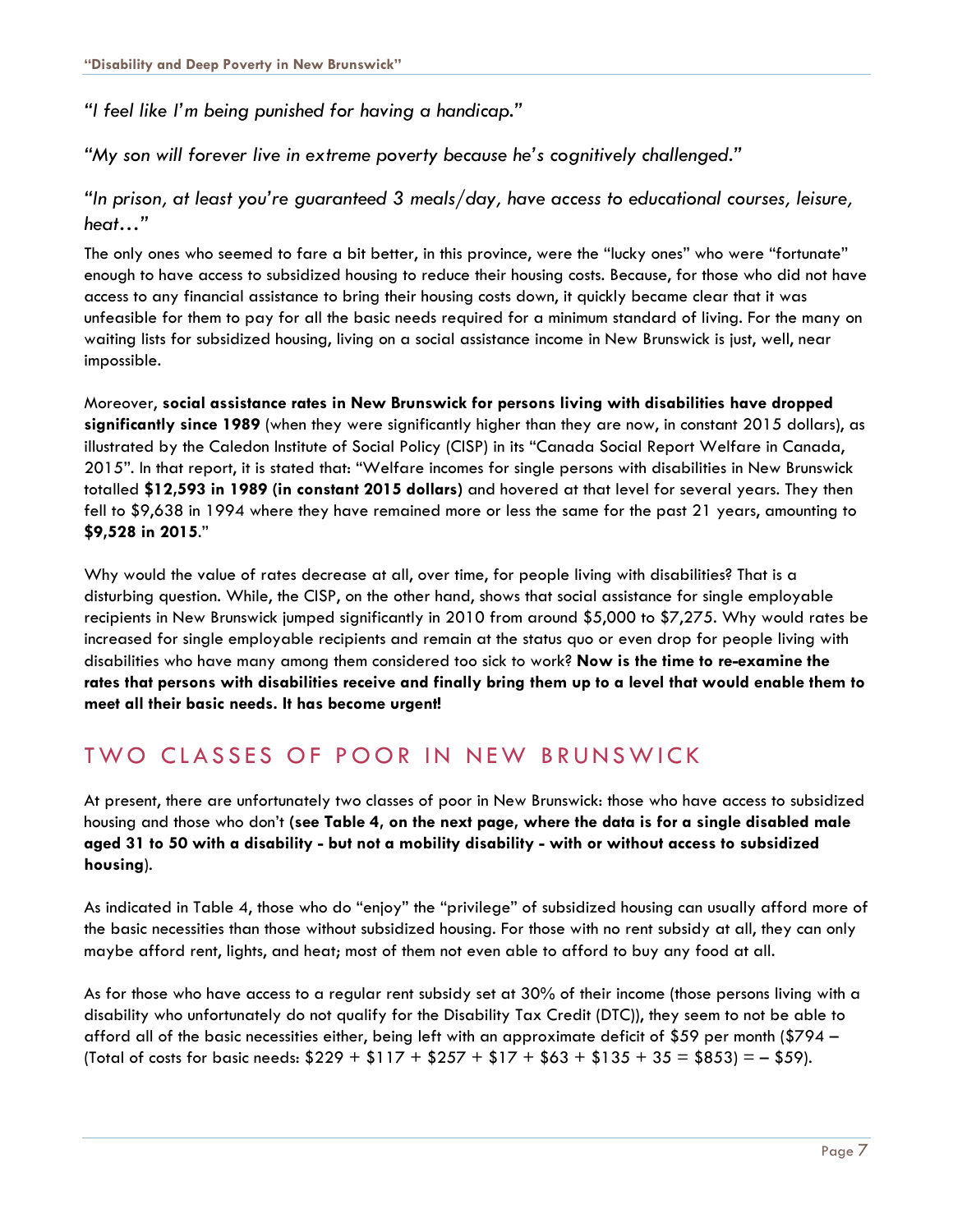|                                        | <b>Without Subsidized Housing</b> | <b>With Subsidized Housing</b>     |
|----------------------------------------|-----------------------------------|------------------------------------|
| Monthly Income <sup>1</sup>            | \$794                             | \$794                              |
| <b>Basic Needs:</b>                    |                                   |                                    |
| <b>Housing - One-Bedroom Apartment</b> | \$678 <sup>2</sup> Can Afford     | \$32 or \$2293 Can Afford          |
| Housing - Lights & Heat                | \$117 Can Afford                  | \$117 Can Afford                   |
| Food                                   | \$257 Cannot Afford               | \$257 Can Afford                   |
| <b>Household Supplies</b>              | \$17 Cannot Afford                | \$17 Can Afford                    |
| Transportation                         | \$63 Cannot Afford                | \$63 Can Afford                    |
| Clothing & Personal                    | \$135 Cannot Afford               | \$135 Some Can Afford <sup>4</sup> |
| Telephone                              | \$35 Cannot Afford                | \$35 Some Can Afford <sup>5</sup>  |

<sup>1</sup> Yearly total income on social assistance in NB =  $$9,528$  divided by 12 months =  $$794$  per month.

<sup>2</sup> Canadian Mortgage and Housing Corporation (CMHC) 2016 Rental Market Report Moncton CMA average rent amount for one-bedroom apartment.

3 32\$ Monthly rent that the disabled persons interviewed for this project said they paid when they qualified for the Disability Tax Credit (DTC), and \$229 monthly rent for the others who didn't qualify for the DTC and had to pay 30% of their \$763 monthly income (social assistance extended benefits plus the monthly disability supplement).

<sup>4</sup> Those with \$32 monthly rent can afford, but those with \$229 monthly rent can only partially afford.

<sup>5</sup> Those with \$32 monthly rent can afford, but those with \$229 monthly rent cannot afford.

For those disabled persons who do qualify for the DTC, and pay \$32 monthly for rent, they will probably have approximately \$138 "leftover" per month after paying for their basic necessities. Amount which they can maybe then use towards additional transportation costs if they live in a rural region of NB and need to own a vehicle or pay for taxi services, or towards the cost of over-the-counter medications and vitamins. And, if these have not yet used up all of their "leftover" income, then maybe they can also afford to buy a few gifts for family and friends, and/or get cable tv and/or internet.

Certainly, the way things are structured at the moment, makes for a very unjust system that treats a portion of poor people very inequitably (the ones who do not qualify for subsidized housing at all especially). People with disabilities who were interviewed for this project and had access to subsidized housing paid either \$32 or \$229 per month for rent. While average rents for one-bedroom apartments for those without subsidized housing were at \$678 (CMHC data 2016). The difference in housing costs between those with and without subsidized housing, therefore, was at either \$646 per month (\$678 – \$32 = 646\$) or at \$449 per month  $($678 - $229 = $449).$ 

So, in essence, one could conclude that single disabled persons who have access to subsidized housing receive either the equivalent of approximately \$449 more per month or \$646 more per month in income than those without subsidized housing. Hence, an equivalent total income of either \$1,243 per month (\$794 + \$449 = \$1,243) or \$1,440 per month (\$794 + \$646 = \$1,440) for those with subsidized housing while those without subsidized housing only receive their regular \$794 per month. All those monthly incomes equivalent to the following yearly incomes: \$9,528 for those without subsidized housing, \$14,916 for those with standard subsidized housing (calculated at 30% of their social assistance benefit income), and \$17,280 for those with subsidized housing that also qualify for the DTC.

And, the differences between \$9,528, \$14,916, and \$17,280 are significant (\$9,528  $\div$  \$14,916 = 64% to  $$9,528 \div $17,280 = 55\%$ ). Which means that, really, single disabled persons without subsidized housing only receive the equivalent of between 55% to 64% of the income that those with subsidized housing receive. Is that fair? Which other group in society would think that to be fair treatment? Would minimum wage workers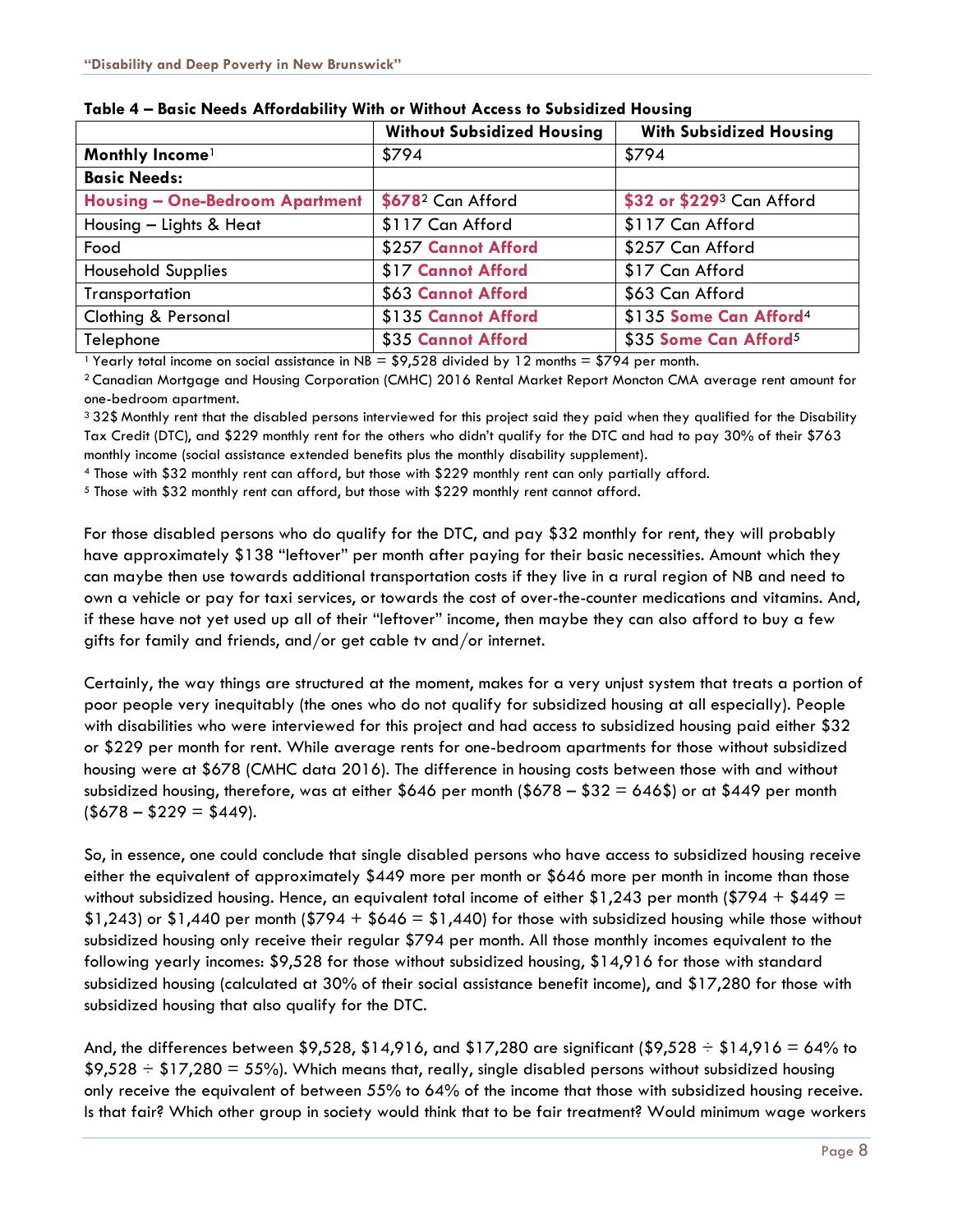accept to have only a few of them receive \$11.00 per hour while the rest of them would only receive between \$7.04 to \$6.05 per hour? Would they accept the reason given that it's because there is just not enough money for all of them to get minimum wage? Probably not.

Subsidized housing like social assistance is a public service. And, by definition, a public service is a [service](https://en.wikipedia.org/wiki/Service_(economics)) which is provided by [government](https://en.wikipedia.org/wiki/Government) to people living within its jurisdiction usually associated with a social consensus (usually expressed through [democratic elections\)](https://en.wikipedia.org/wiki/Democratic_election) that certain services should be available to ALL those who need them. Other examples of pubic services, apart from subsidized housing and social assistance, would be services such as: healthcare, education, emergency services (fire, law enforcement), etc. Now… Would New Brunswickers be OK with only a portion of them having access to healthcare? To education? To law enforcement and/or firemen in case of an emergency? Or… Is it not rather usually the norm to provide public services to ALL members of society who require the services? In reality, public services should always be equitable; and always be available to ALL who need them; and always be provided at levels of service that are equivalent between beneficiaries.

## RECOMMENDATIONS FOR ACTION

If the basic needs of food, clothing, transportation, and housing are indeed a right for ALL and not merely a privilege for a select few, then every person in New Brunswick should be allowed a minimum standard of living which guarantees that those basic human needs are met. And when people are not able to provide for themselves, as many severely disabled people are not, then society needs to step up and lend a hand. Like it is regrettably the case for many severely disabled persons who end up relying on social assistance because their disability prevents them from being employed or only at a level that would not be considered gainful employment. Statistics Canada's Canadian Survey on Disability, 2012, actually found that only 49% of people living disabilities (from the mildly to the very severely disabled) were employed compared to 79% of people with no disabilities, within the same age range of 25 to 64. And that the more severe the disability, the more it prevented disabled persons from being able to work enough to make a living. Thus, many people living with severe disabilities unfortunately end up relying on social safety nets for their income; safety nets that we as Canadians have fought long and hard to put in place; safety nets that are unfortunately insufficiently providing at this time especially in New Brunswick.

#### **The New Brunswick Common Front for Social Justice Inc. strongly suggests that at least one of the two following actions to be implemented at the earliest possible time:**

### #1-Introduce a New Brunswick Assured Income for the Disabled (NBAID)

The New Brunswick Common Front for Social Justice Inc., in this report, agrees with the **Caledon Institute of Social Policy's report** "Reconstructing Social Assistance in New Brunswick: Vision and Action, 2010" which states that those **people living with disabilities** "who cannot reasonably be expected to obtain all or most of their income from paid employment **should be afforded a decent basic income – a disability pension – rather than welfare**. This program could be operated outside the traditional welfare system." In New Brunswick, the assured income program could be a replica of the models already in place in Saskatchewan and Alberta. In Saskatchewan, where the program is called the **Saskatchewan Assured Income for the Disabled (SAID)** and it distributes annual incomes equal to **\$15,403 (2015 data) per single person with a disability**. While, in Alberta, the program is called the **Alberta Assured Income for the Severely Handicapped (AISH)** and it distributes annual incomes equal to **\$19,468 (2015 data) per single person**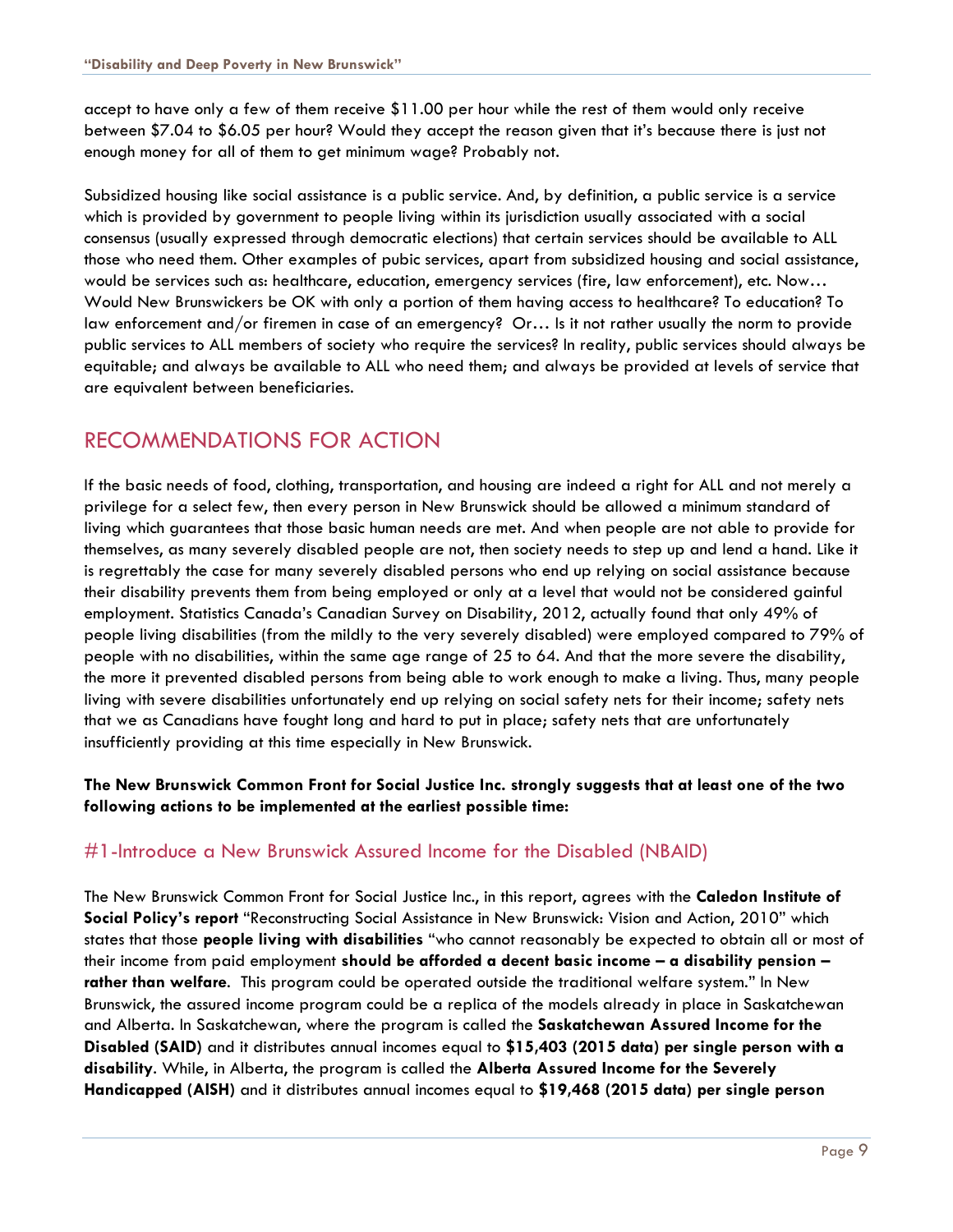**living with a disability**. New Brunswick has the advantage that it could learn from these two provinces' programs and reproduce what has worked best for them. Why reinvent the wheel? By giving unemployable people with severe disabilities incomes equal to or as close to the Market Basket Measures (which, for example, in 2015, was \$17,746 for a single person living alone), we would be closer to ensuring that all the basic needs of the severely disabled in New Brunswick are met. This being the only right and just thing to do!

Once people living with severe disabilities start receiving incomes at Market Basket Measure levels, though, they **should definitely not loose their white card coverage**. Since, it should be noted that medical expenses for the disabled can be extremely high when one factors in medication costs, assistive devices costs (especially motorized wheelchairs and repairs associated with them), special personal hygiene products, etc. As was shared by one of the participants in this project's interviews:

#### *"What would I do if I no longer qualified for the white card? I'm scared! Because, right now, my medical expenses run me around 1000\$ a month."*

Additionally, in Tables 1 and 2, medical expenses were not included in the calculations. And, when one adds up all other expenses, one reaches close to the Market Basket Measures even without taking into consideration medical expenses. Consequently, the most reasonable decision would then be to continue to offer white card coverage even when disabled people in New Brunswick are finally receiving the New Brunswick Assured Income for the Disabled (NBAID).

## #2-Give Rent Subsidies to ALL Unemployable Severely Disabled People Living in New Brunswick Who Qualify Due to Low Income

Another way to provide an income equivalent to the Market Basket Measure (MBM) for all people living with severe disabilities in New Brunswick would be to compensate for low social assistance rates by giving every single eligible person (who is not yet a client of NB Housing and is not yet receiving a rent subsidy) a portable rent supplement in an amount equivalent to what disabled public housing and rent subsidy clients are currently receiving which would bring them up to an income closer to the MBM. Also, for all other severely disabled persons who are not on social assistance, but who also have incomes that fall below the MBM, their incomes should likewise be brought up to the same basic guaranteed incomes as all the others would then be receiving. It is just a matter justice; a matter of providing the same public service of subsidized housing to ALL who are eligible.

The New Brunswick Common Front for Social Justice Inc. recommends this measure and/or the one previously mentioned in recommendation #1 be soon implemented as a way of ensuring that the basic needs of ALL severely disabled persons in New Brunswick are finally met. And, that we finally comply with international law as proclaimed in the Universal Declaration of Human Rights by finally guaranteeing a minimum standard of living for ALL.

It should be noted that Sweden already does this as it provides public housing or rent subsidies to ALL people living in poverty. In Sweden, where 14% of the population in 2011 fell below the poverty line, 15% of the population had access to public housing supports.

In a province like New Brunswick, known for its most generous people, how difficult would it then be to convince the population that this is the right thing to do? Social housing is a public service that should be no different from healthcare, education, or emergency services. ALL people in New Brunswick should have the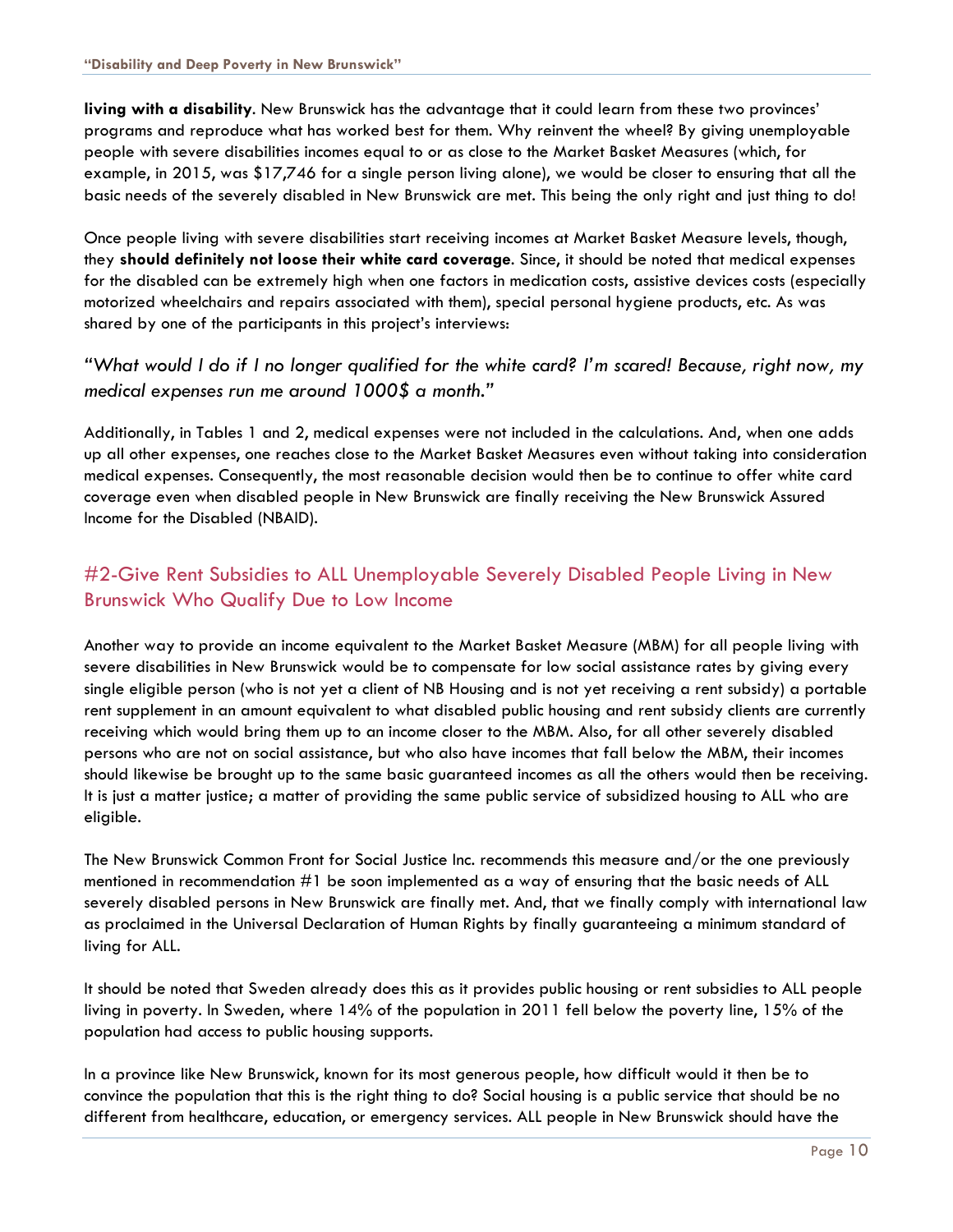right to adequate food, shelter, clothing, and transportation. Saskatchewan and Alberta have made that commitment to all disabled people living in their provinces. The New Brunswick Common Front for Social Justice Inc. believes it's time for New Brunswick to do the same. Because, it's the only thing that's just! It's the only thing that's right!

#### Interviewed People's Recommendations for Action

The people living with disabilities who were interviewed for this project also had several other interesting recommendations for action. Those can be found listed in Appendix E.

## **CONCLUSION**

In New Brunswick, unfortunately, many people who live with disabilities cannot afford to meet all their basic needs, especially those who rely on social assistance as their main source of income. In a province gifted with so many resources, this cannot continue! We cannot keep on denying people with disabilities their basic human rights of food, shelter, clothing, and/or transportation. We cannot keep on causing them the type of pain and anguish that they expressed (in Appendix D) during their interviews for this project. **In New Brunswick's Family Plan "Providing Support for Persons Living with a Disability**", June 2017, one of the actions **pledged by the government of New Brunswick is**: "**Reducing the overall level of poverty among persons with a disability** and their families, and enabling persons with a disability to access affordable housing and transportation wherever they live in New Brunswick through housing initiatives such as the **portable rent subsidy** and the modification program."

Members of the New Brunswick Common Front for Social Justice Inc. think that now is the perfect time for the government to seize the opportunity and really make a difference in people's lives. Now is the moment to **increase the minimum income for persons living with a disability to levels equivalent to the Market Basket Measures (MBM)** and/or **ensure that every person living with a disability and on a low income has access to a sizeable portable rent subsidy to bring his or her income up to the equivalent of the MBM**.

It can be done! And… It needs to be done to finally guarantee a minimum standard of living to ALL persons living with a severe disability in New Brunswick. Plus, to finally provide the same financial supports to ALL disabled persons in this province, so that they are finally treated equitably; so that there are no longer two classes of poor people living with disabilities in New Brunswick.

A minimum guaranteed income through a program that could be named the New Brunswick Assured Income for the Disabled (NBAID) and/or sizeable portable rent supplements for ALL people living with disabilities who qualify would finally guarantee that ALL severely disabled persons' basic needs are met. Because... It's the only right thing to do! And, besides, it's the law: a basic human right. So… Let's do what's right New Brunswick! Unemployable people with severe disabilities shouldn't also have to live in extreme poverty... Enough already!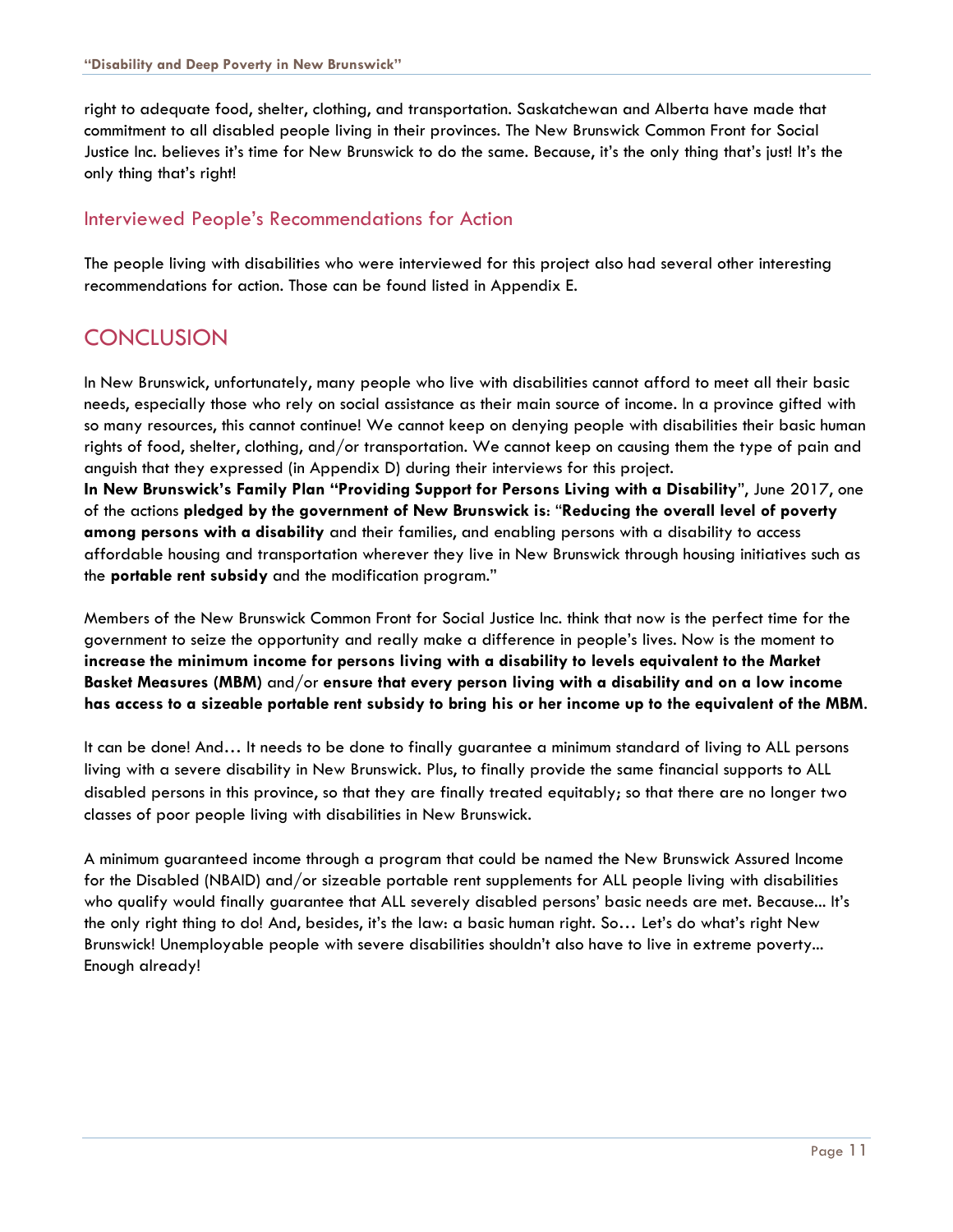APPENDIX A – PROJECT DESCRIPTION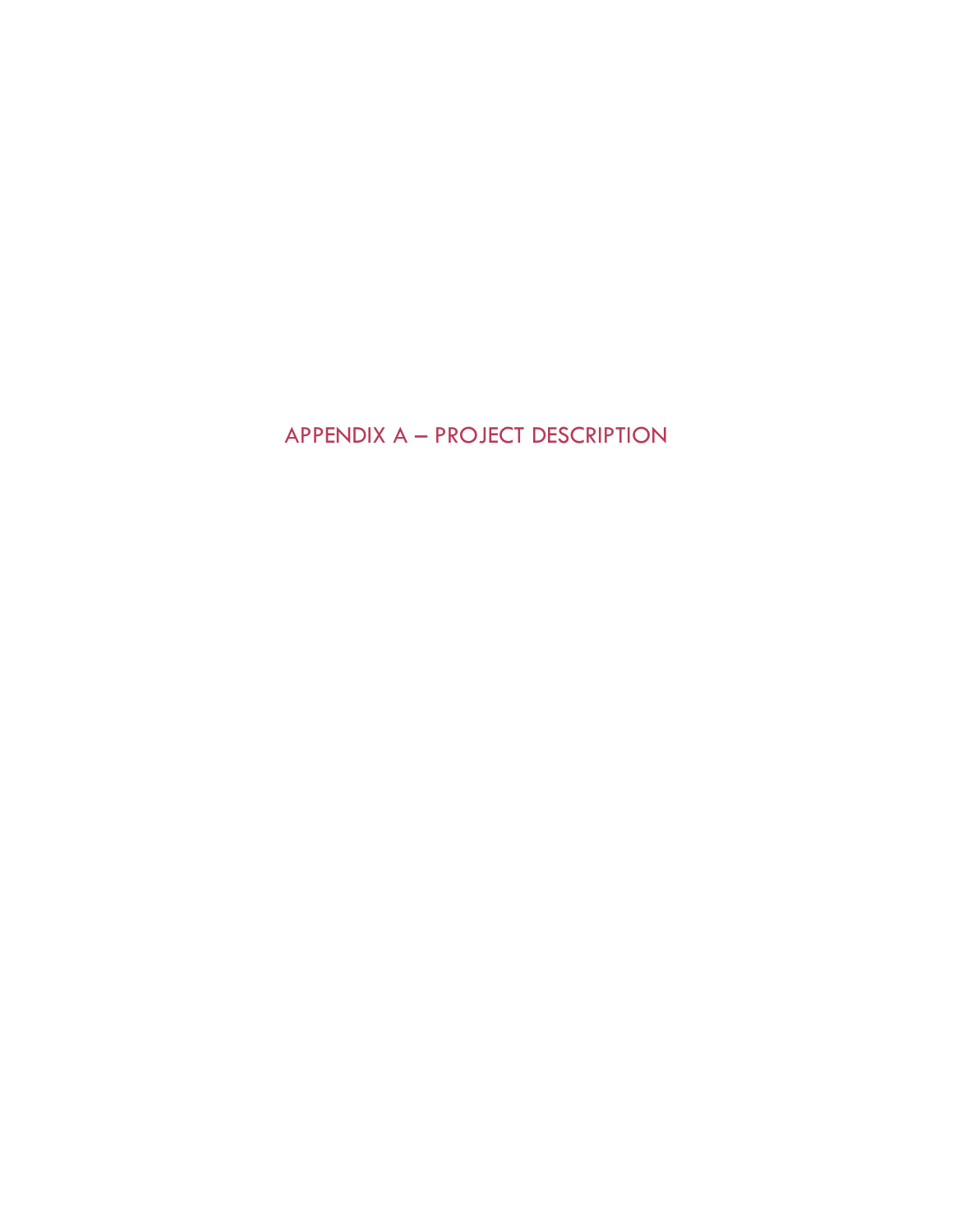

#### **New Brunswick Common Front for Social Justice Inc.**

 "A Disability and Now Extreme Poverty: Enough Already!" Persons with a Severe Disability Living in Deep Poverty in NB

#### **PROJECT DESCRIPTION**

New Brunswick Common Front for Social Justice Inc. has decided to embark on a new initiative which will have us collect information about the specific challenges that persons living with a disability face when living in deep poverty in this province. We are interested in collecting stories related to the obstacles that persons with a disability on very low incomes come across in their daily lives with regards to finding affordable and accessible housing, securing enough nutritious food for themselves, accessing transportation that allows them to fully participate in their community, and other trials and tribulations encountered when trying to live with a disability on such low income levels. And once we have gathered just enough stories to get a good idea of the problems encountered, we will also explore possible solutions in order to make a series of recommendations that will later be presented to the public and to our government in an effort to improve the socio-economic conditions of persons with a disability living in deep poverty in NB.

We would really like to collaborate with you and/or your organization as you have probably collected your share of stories about the obstacles that low income persons with a disability face on a day to day basis. And we would like to get those stories heard so that they can no longer be ignored by the public and by our law makers, and so that we can all work together to give persons with a disability their sense of dignity back by respecting their basic human rights of a decent home, healthy food in sufficient amounts, and access to better transportation. We believe that increasing social assistance rates for persons with a disability in NB is long overdue. And we ask: "Why, in this province known for it's very generous and kind people, are we at the bottom of the pack when it comes to how much money we allocate to persons with a disability on social assistance?"

| <b>Provinces</b> | <b>Total Social Assistance Incomes**</b> |
|------------------|------------------------------------------|
| <b>NB</b>        | \$9,528                                  |
| <b>PEI</b>       | \$9,989                                  |
| <b>NS</b>        | \$10,018                                 |
| <b>MB</b>        | \$10,940                                 |
| <b>NL</b>        | \$11,188                                 |
| BC               | \$11,416                                 |
| QC               | \$12,510                                 |
| ON               | \$14,239                                 |
| SK <sup>1</sup>  | \$15,403                                 |
| AB <sup>2</sup>  | \$19,468                                 |

#### **Comparison of Total Social Assistance Incomes 2015 for Single Persons with a Disability\***

\*Canada Social Report. Welfare in Canada, 2015. Anne Tweddle, Ken Battle & Sherri Torjman (November, 2016). The Caledon Institute of Social Policy

\*\* Total Social Assistance Incomes include: basic social assistance, additional social assistance program benefits, GST credits, and provincial tax credits.

<sup>1</sup> Saskatchewan Assured Income for the Disabled (SAID)

2 Alberta Assured Income for the Severely Handicapped (AISH)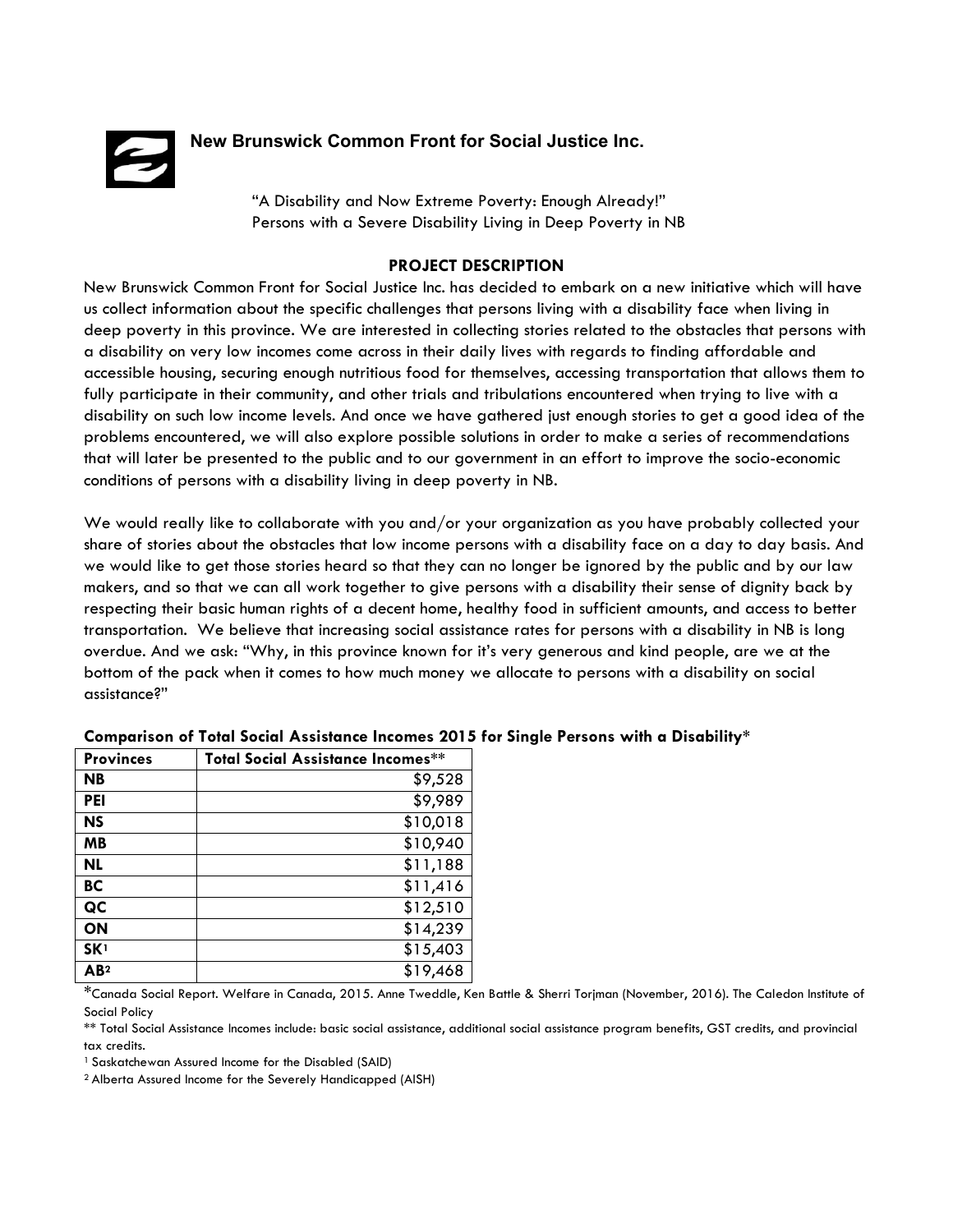This project will be conducted in two parts: first meeting with organizations in the community that work with persons with a disability living on very low incomes and second meeting with individual persons so that they can share their personal stories with us. Then, we will prepare a document that will eventually be shared with the public and with the government all the while respecting people's and organizations' anonymity. Collaborators (organizations and persons who live with a disability) names will not be mentioned in any of our public documents and/or presentations (see confidentiality agreement attached).

Your role as an organization, if you decide to participate, will be to agree to have one or more of your representatives meet with us to answer a few of our questions (see enclosed the list of questions for organizations) and maybe also help us in identifying and contacting low income disabled individuals themselves that would be willing to also answer a few other questions (see enclosed the list of questions for one on one interviews with persons who live with a disability).

The contact person for this project, Julie Gaudet, will be in contact with you shortly to request a meeting, first with the person or persons that your organization deems will be the most able at answering our first series of questions. Then, during that first meeting, the possibility of meeting with some of your individual clients will also be discussed as well as the best way to proceed in asking them for their participation and scheduling their one on one interviews.

Once the interviews with community organizations and individuals are completed, a document will be prepared and all collaborating organizations and participants will be the first to receive copies before results are disseminated at large. Your feedback, at that point, will be very valuable in making sure that the final document is accurate and powerful enough at getting our message across.

At the New Brunswick Common Front for Social Justice Inc., we believe in building a more humane society based on the respect and dignity of all. We want a New Brunswick without poverty. We want a society which gives each and everyone a decent living, which includes providing social assistance incomes on which citizens can live on and not just exist. One of our main priorities has always been to work hard at improving income assistance rates in this province so that they finally, hopefully someday soon, reach levels that make them at last liveable (like for example reaching the levels of Statistics Canada Market Basket Measures (MBM) with enough to cover the real costs of specified baskets of goods and services representing a modest, basic standard of living)**.** 

So how about we work together to make this a province where people's basic needs come ahead of all other budgetary concerns in the same way any good head of a household would proceed: making food, housing, and transportation top priorities. We believe that we have enough collectively to make sure that the basic needs of persons with disabilities in this province are finally met… Let's be a leader on this issue! Let's be an example for all other provinces to follow! Let's no longer accept to be at the bottom of the pack… Let's lead the pack!

Are you with us?

For more information or to contact us:

Contact Person: Julie Gaudet

New Brunswick Common Front for Social Justice Inc., Email: [fcjsnb@nbnet.nb.ca,](mailto:fcjsnb@nbnet.nb.ca) Website: [www.frontnb.ca](http://www.frontnb.ca/)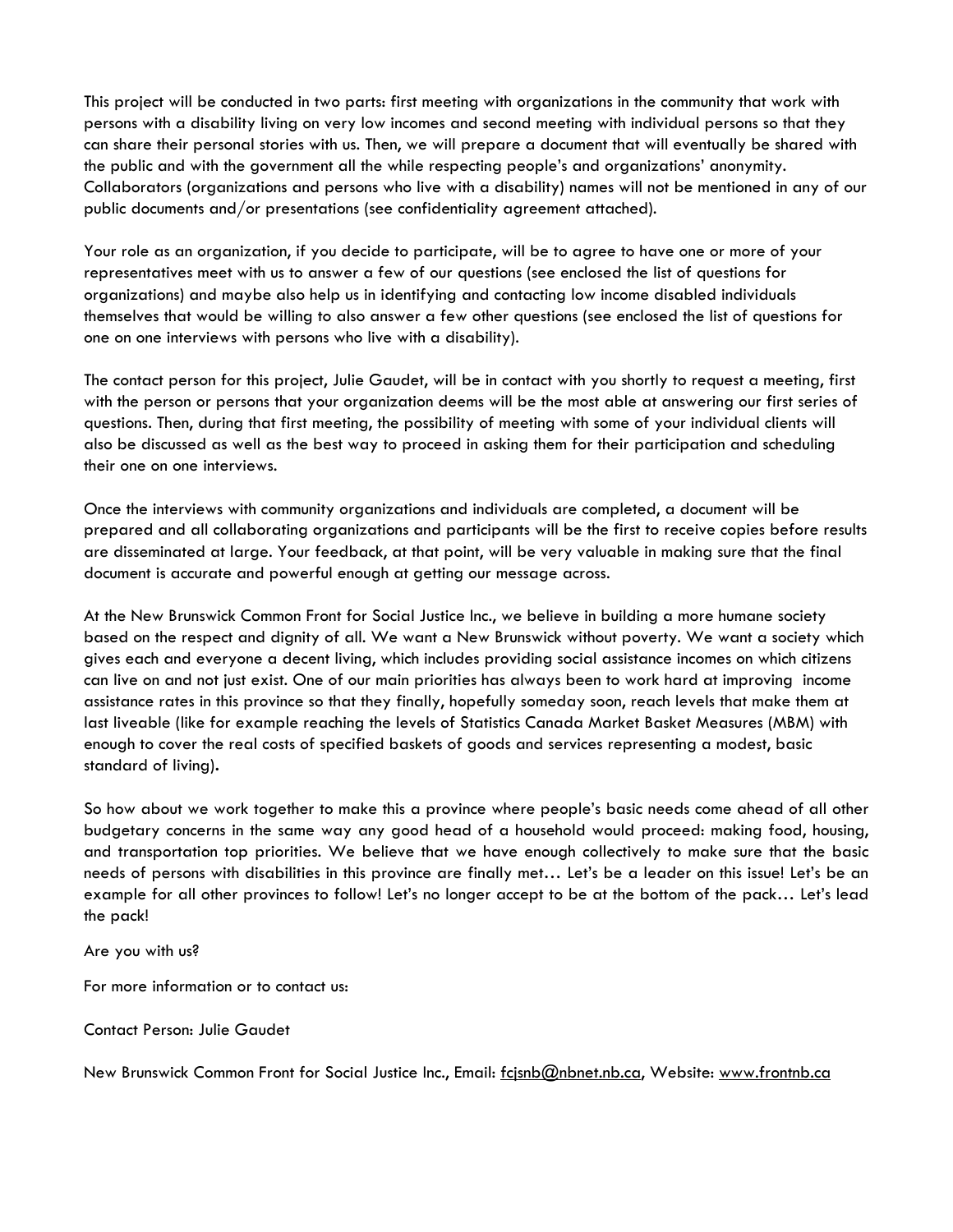APPENDIX B – CONFIDENTIALITY AGREEMENT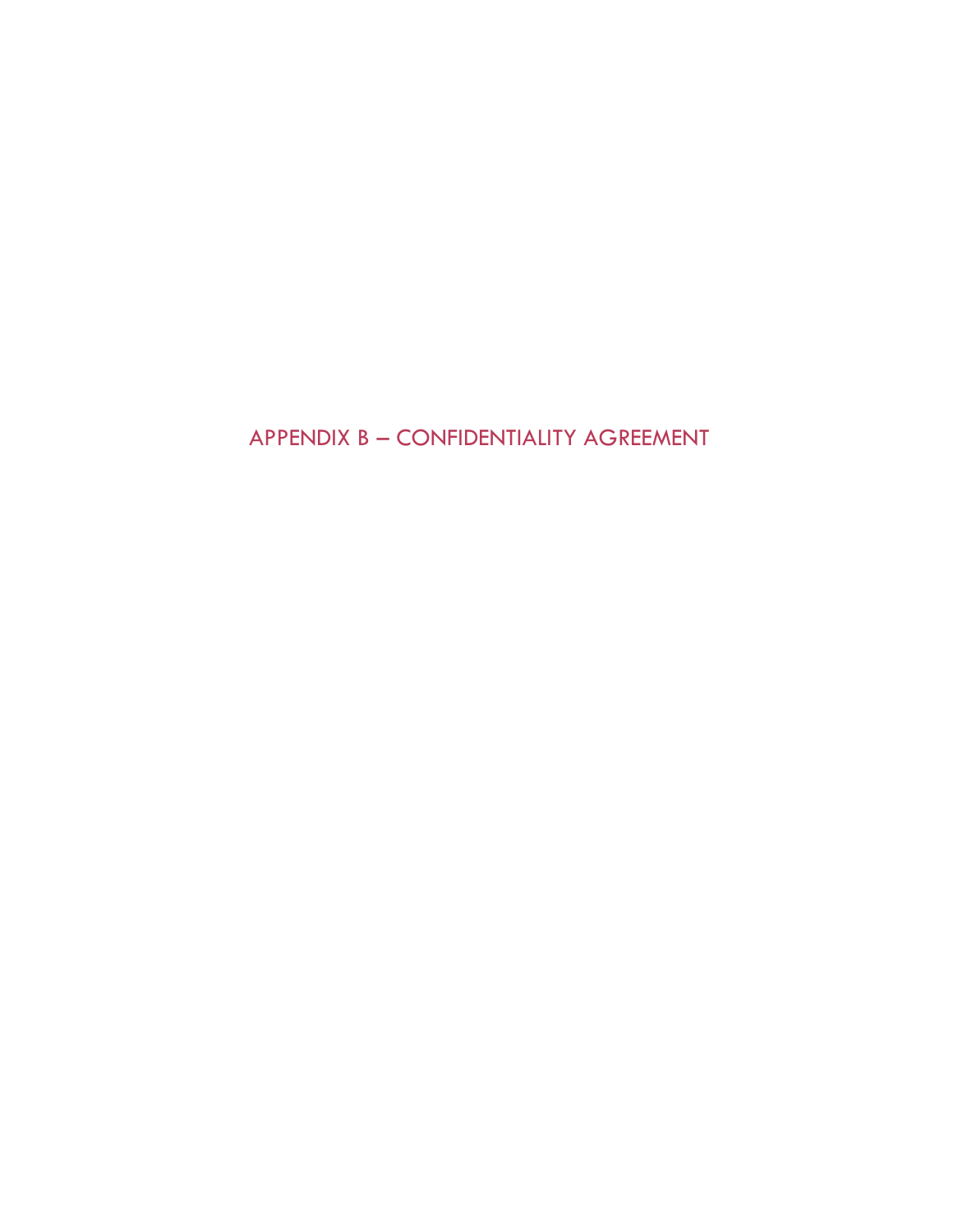

**New Brunswick Common Front for Social Justice Inc.**

 "A Disability and Now Extreme Poverty: Enough Already!" Persons with a Severe Disability Living in Deep Poverty in NB

#### **CONSENT FORM**

I (name and organization if applicable), **the contract of the contract of the contract of the contract of the contract of the contract of the contract of the contract of the contract of the contract of the contract of the** that nothing I tell today in the context of this project will be shared with anybody outside the research team at the New Brunswick Common Front for Social Justice Inc., and that nothing will be attributed to me by name in any project documents or presentations. Any information about me will be nameless or be given a nickname chosen by myself (if I do end up choosing a nickname for myself). Also, I know that the knowledge that is collected during this project will be shared with me and my organization (if applicable) first, to get my/our feedback before it is made widely available to the public.

**I have been invited to participate in the research project "Persons with a Severe Disability Living in Deep Poverty in NB".** 

**I have read the consent form and project description document, or it has been read to me. I have had the opportunity to ask questions about it and any questions I have asked have been answered to my satisfaction. I consent voluntarily to be a participant in this study.**

**My Chosen Nickname (if desired):**

**Name of Participant:**

**Signature of Participant:**

**Email (or address where to send report for feedback):**

**Date:**

**If illiterate… To be signed by the project coordinator as a witness….** 

**I have read the consent form and project description document to the participant, and the individual/organization has had the opportunity to ask questions. I confirm that the individual/organization has given consent freely.** 

**Name of witness:**

**Signature of witness:**

**Date:**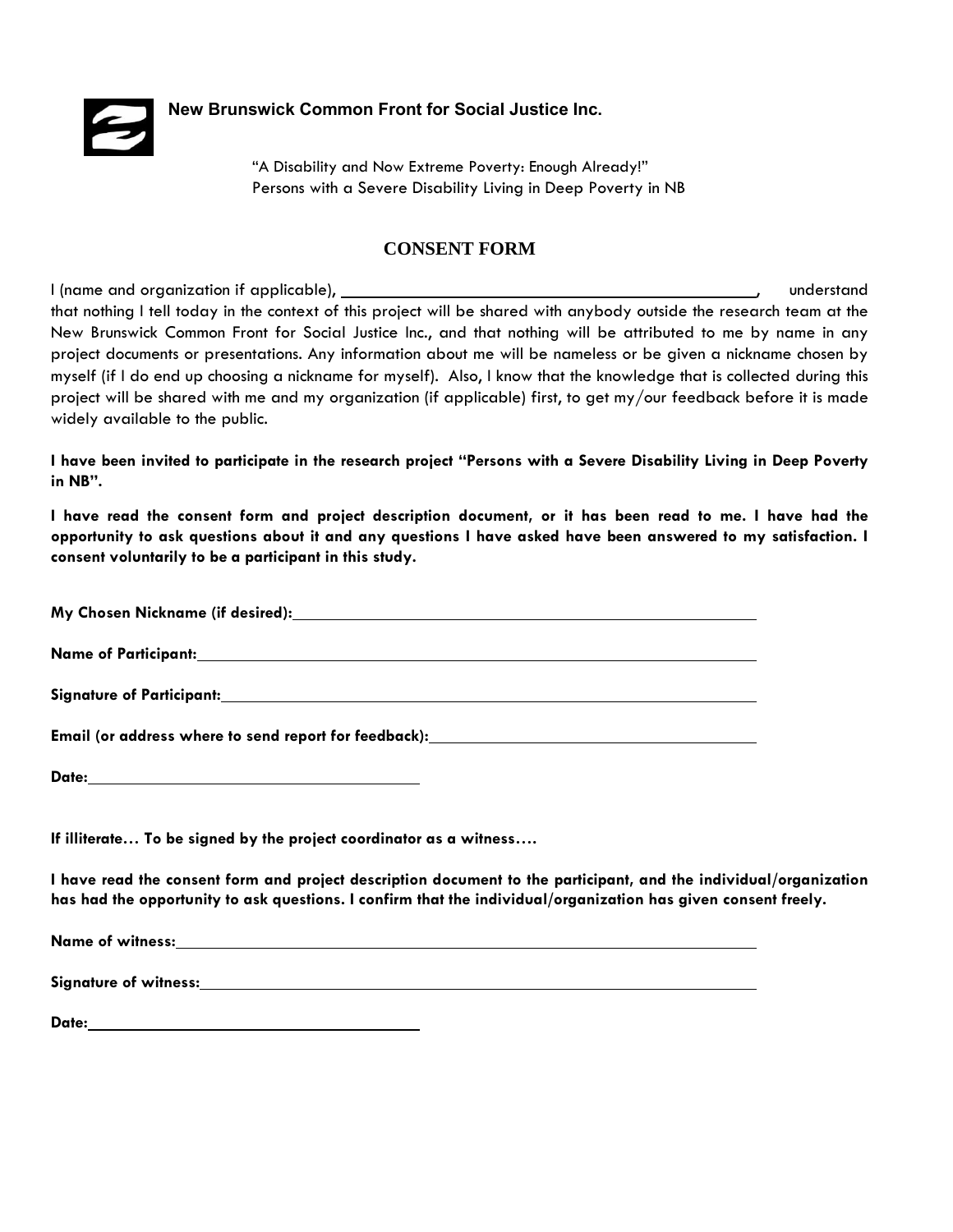APPENDIX C – INTERVIEW QUESTIONNAIRE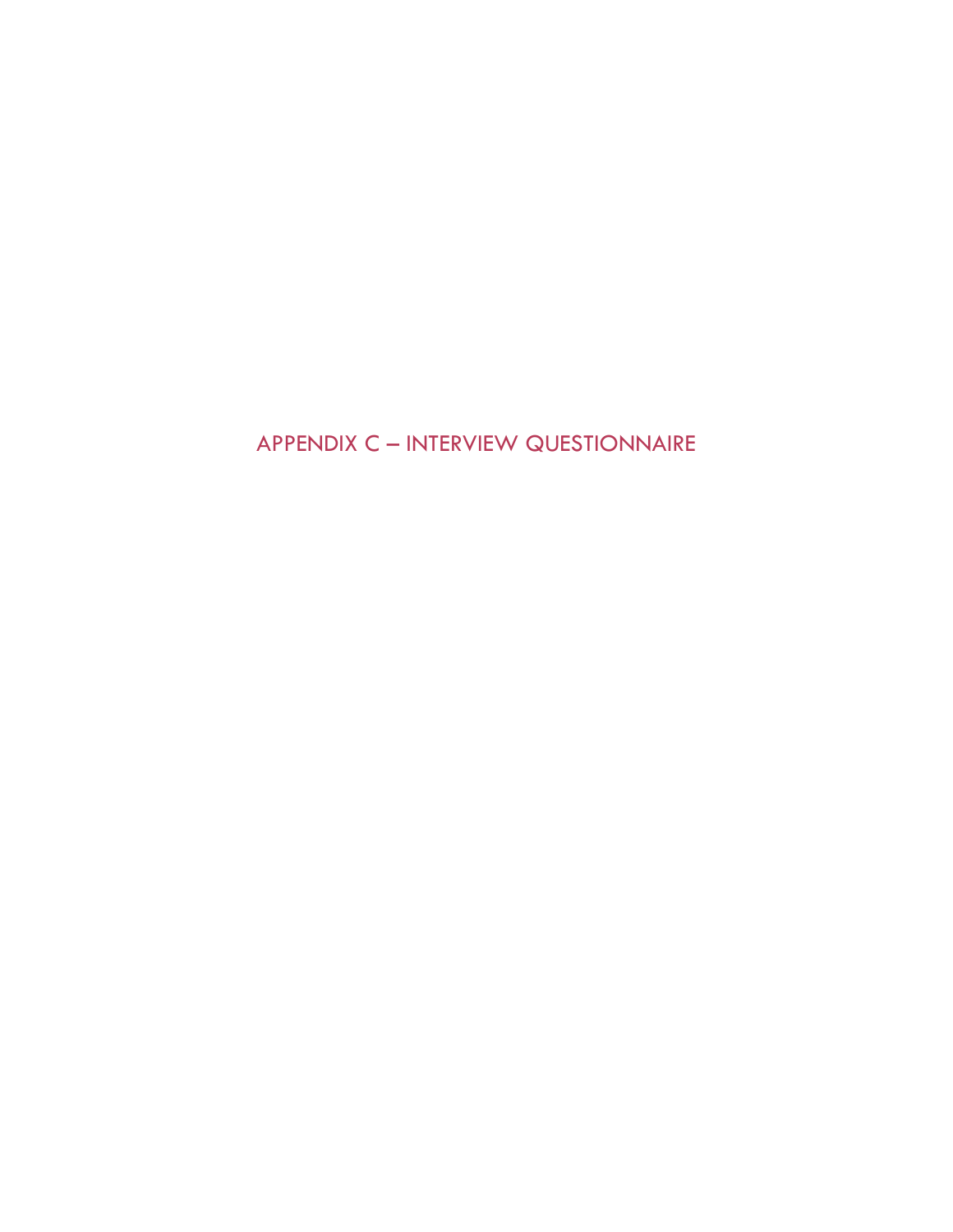

#### **New Brunswick Common Front for Social Justice Inc.**

"A Disability and Now Extreme Poverty: Enough Already!" Persons with a Severe Disability Living in Deep Poverty in NB

#### **QUESTIONS FOR PERSONS LIVING WITH A DISABILITY**

Agency or Organization Referring:

Name (which will remain confidential): Name (which will remain confidential):

Phone number: Email:

Can we use a nickname (of your choice) in our report and/or presentations?

#### **1. Housing**:

In what type of housing do you live? Homeless shelter? Room in boarding house? Subsidized housing? Rental apartment? Own home? Other?

Is your home accessible (does it meet your needs as far as accessibility)?

Is it affordable? Please explain.

Are you on waiting list for subsidized housing? If so, for how long have you been on the waiting list so far?

#### **2. Food**:

In the last year, would you say that you have always had enough nutritious food to eat? If not, which of the following reasons explain your lack of enough nutritious food to eat:

Not enough money to buy food?

No adequate access to transportation to get to the store, food bank, or other?

Lack of accessibility to a suitable place to prepare meals and/or store food?

Where do you usually get your food from? Grocery store? Convenience Store? Food Bank? Soup Kitchen? Meals on Wheels? Other?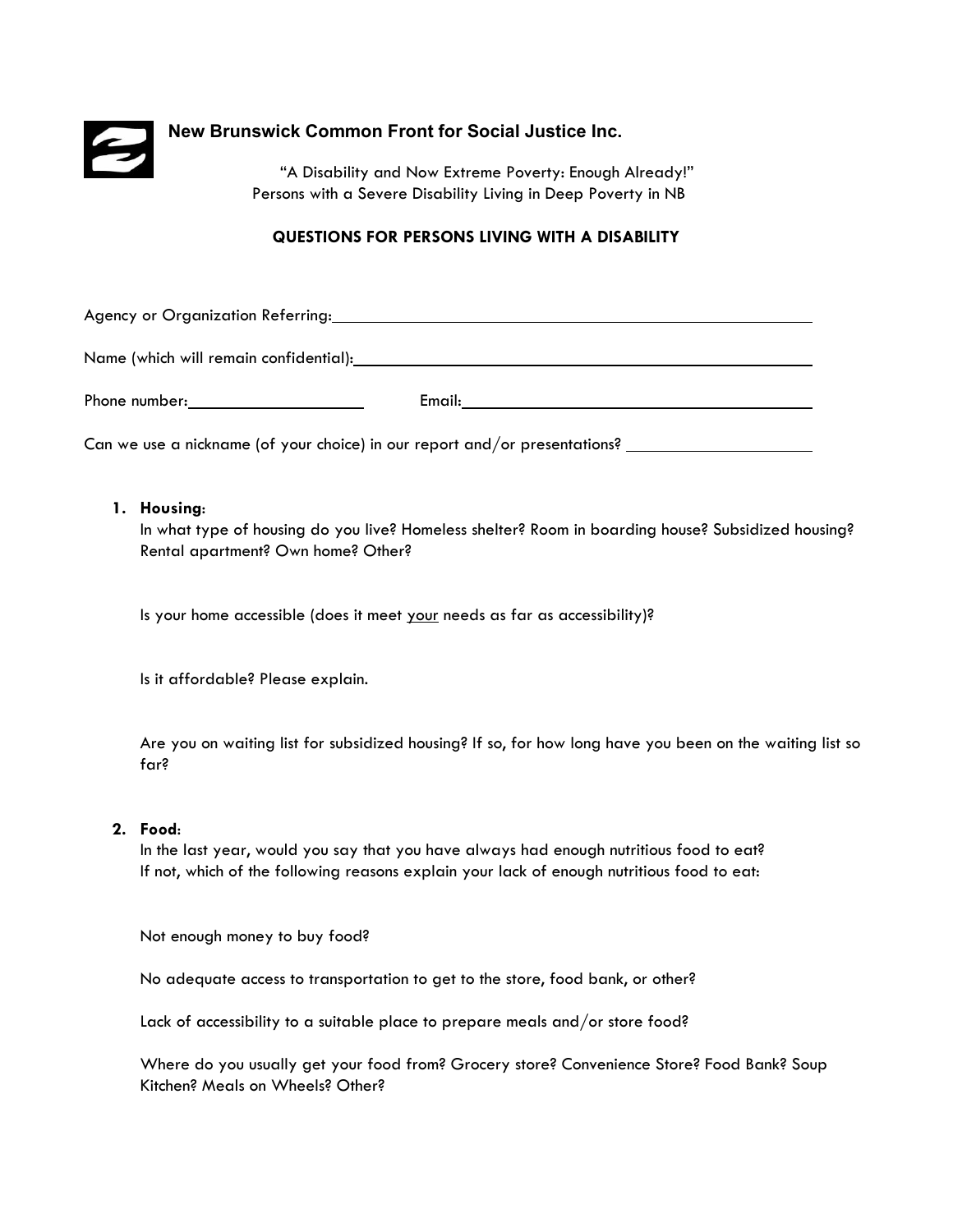#### **3. Transportation**:

How do you usually get around? Walk? Wheelchair? Para transit? Regular transit? Taxi? Own car? Other?

Are you struggling with the cost of transportation?

Are you sometimes stuck at home because of lack of accessible and/or affordable transportation?

#### **4. Other Challenges:**

Are there any other areas apart from housing, food and transportation where you encounter difficulties because of your low income and your disability? If so, please explain.

#### **5. Background, Type of Disability**:

What's your story? Have you always been on social assistance? If not, what happened that made you need social assistance?

What are your health issues/type of disability?

#### **6. Solutions:**

Do you have any solutions or suggestions in mind that might help with all the challenges you face living on a very low income with a disability?

#### **7. Other Comments:**

Do you have any final comments before we end this interview?

**Thank you very much for your participation!**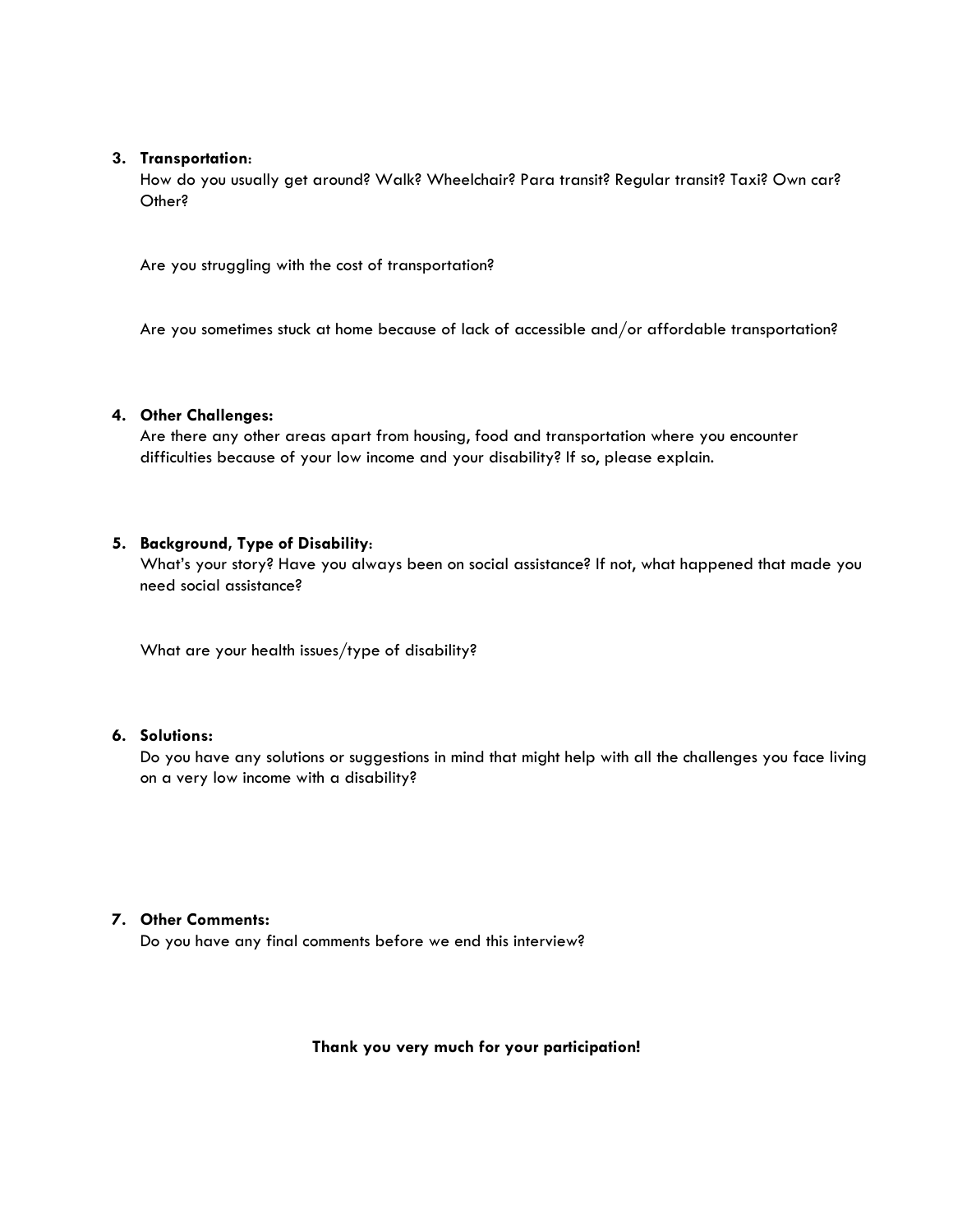APPENDIX D – ENTIRETY OF QUOTES FROM INTERVIEWS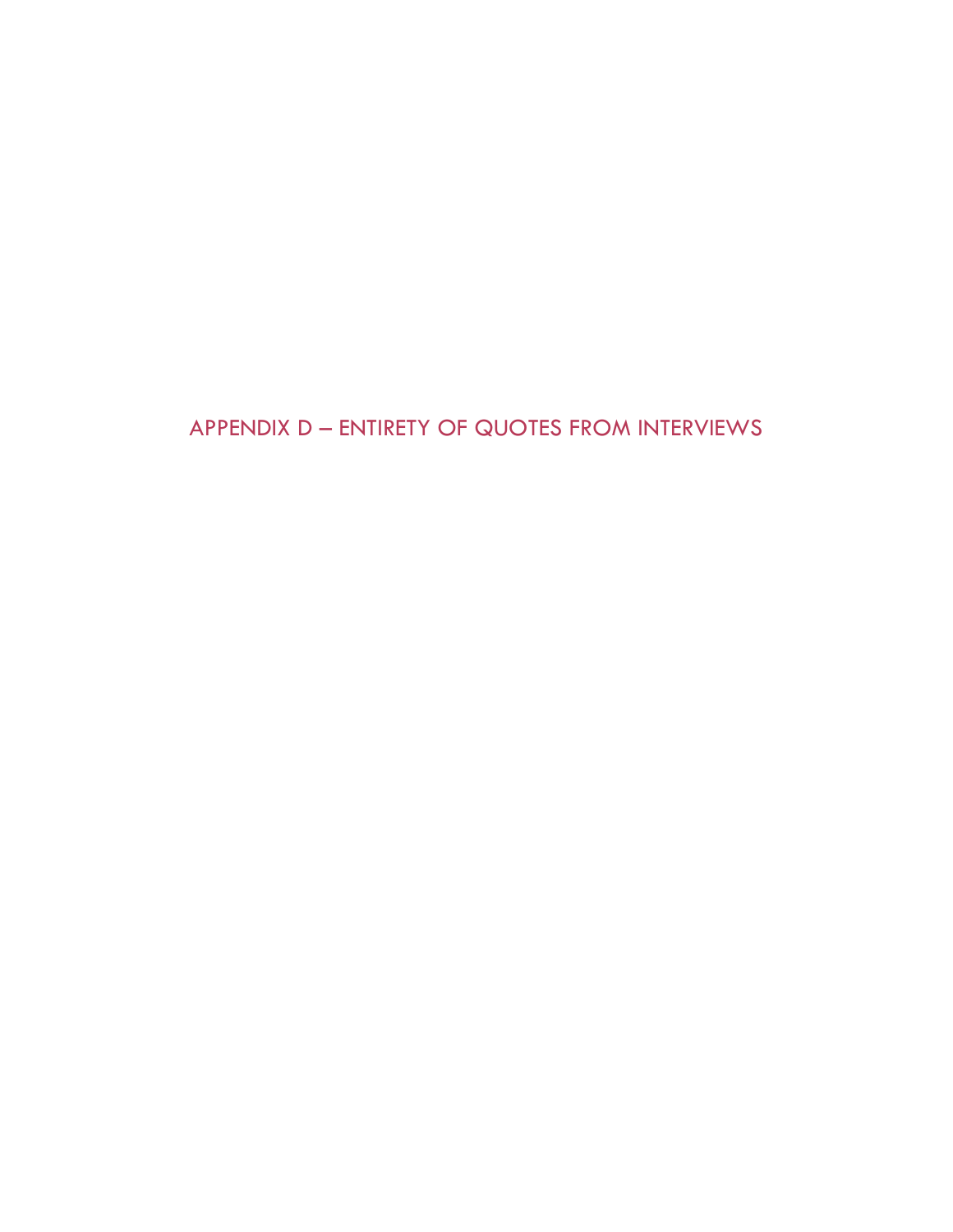A total of 12 New Brunswickers living in deep poverty (with an income close or equivalent to the NB social assistance rates) and a disability were interviewed for the purposes of this research project. All interviews were approximately 2 hours in duration which was long enough to get a good sense of what challenges people on very limited incomes with a disability have to face in their day to day lives in this province. It was found that they often struggle to secure affordable and accessible housing for themselves. Also, that they are not always able to buy enough nutritious foods to last the whole month and/or able to eat three healthy meals per day on a consistent basis. Furthermore, that they are way too often stuck at home because of prohibitive transportation costs, or because of lack of para transit services in their community (because most rural regions in New Brunswick offer no para transit or very minimal services), or because of insufficient number of spaces available on para transit buses. As for medical expenses, a few interviewees had an income which placed them in a category just above the threshold to qualify for the white card or were in an age category which also made them ineligible for it. And for those who were ineligible for the white card, it was definitely a struggle to pay for all their medical expenses and/or assistive devices which can be very high when disabled (particularly with a mobility disability requiring the use of a power wheelchair). Additionally, during the interviews, all of the participants mentioned that navigating the system and managing their daily lives was very time consuming, exhausting, and took so much of their time that it felt like it was the same as having a full-time job making it impossible to pursue other endeavors like going back to school or going back to work (for those whose disability would even allow them to obtain and keep a position that was gainful enough to make a decent living). And, of those who thought that maybe they could join the workforce, none had succeeded in securing any form of gainful employment (one of the big barriers being trying to find employers willing to give them a chance and hire them regardless of their disability).

#### **Income & Deep Poverty Quotes**

"In prison at least you're guaranteed 3 meals/day, have access to educational courses, leisure, heat…"

"Poverty in NB is extreme, it's deep poverty, with welfare below 10,000\$ per year."

"Minimum wages go up, cost of living goes up… How come welfare checks don't go up?"

"Seniors benefits increase, but you never see welfare disability supplements increase."

"I'm in a wheelchair, I live alone, but I have a 14-year-old that I'm not able to have stay over as much as I'd like because I don't have enough money to feed him when he comes to visit. I used to have full custody of him, but now his dad does. I miss him so much!!!"

"Not enough money to make a budget when you're on social assistance. So there's no use… I don't make one."

"I have to choose between transportation or food."

"I can't do much because even if I find enough money to pay for transportation, I might not have enough to pay for the activity I'd like to do when I get there. So… I stay home most of the time."

"All I want is a good roof over our heads and enough healthy foods to eat."

"I have no money for more than 2 haircuts per year, no makeup, no clothes, no leisure activities at all,..."

"I would love to participate in learning opportunities at my local community centre, but at 100\$ for the season it's too expensive for me."

"I would love to attend mental health workshops to help with some emotional blockages I have, but they're too expensive."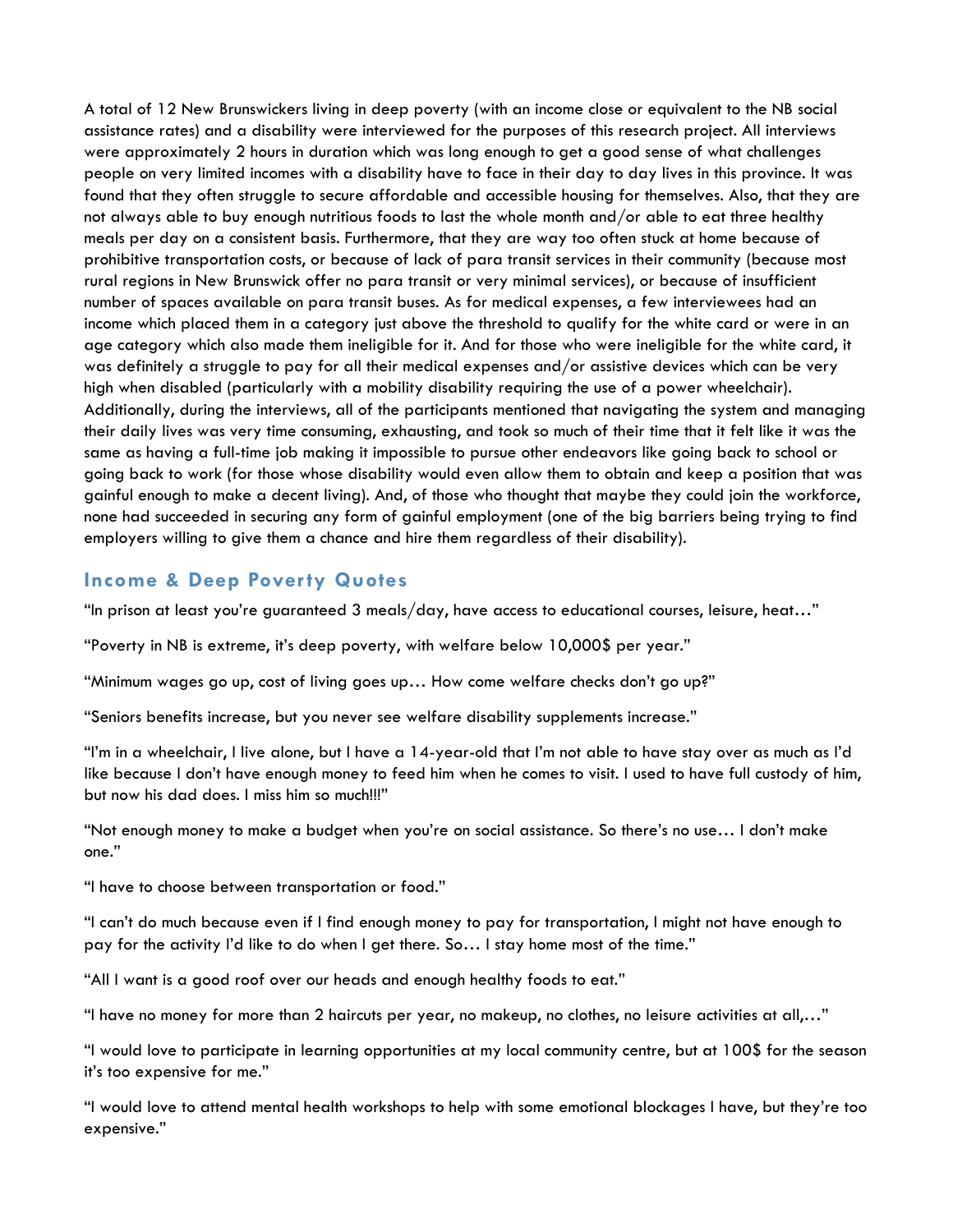"I don't even have enough to go see a movie."

"I'm not financially able to go out with friends."

"I was forced to take reduced pension at 60."

"I don't like being on welfare because it makes me feel shame. I have a cognitive disability and would like my source of income to be called something else."

#### **Housing Quotes**

"No one can help you search for an accessible and affordable apartment in Moncton. And no one in town has a list either. But, it doesn't really matter because apparently all accessible apartments are already taken."

"It was suggested to me that I live in a nursing home. But… I'm too young to be living in a nursing home!!!"

"With NB Housing, you don't get to choose at all where you're going to live: area of town, type of building,…"

"I don't like living in a NB Housing subsidized apartment. I feel segregated form the rest of society."

"I searched 9 whole months to find an accessible and affordable apartment in Moncton and couldn't find any so I ended up in a rural community. One of the reasons I couldn't find anything was that to get the portable subsidy I had to find a 2 bedroom with a maximum rent of 700\$ per month. Plus, I have a mobility problem and during those 9 months I lived in a three-story home with no bathroom on the main floor. Needless to say, a few accidents happened where I wasn't able to get to the washroom in time."

"I waited one whole year for a subsidized first floor apartment. I have a walker and a wheelchair and was stuck in a 3<sup>rd</sup> floor apartment for the whole year while on the waiting list. I kept my wheelchair in a shed outside (not good for the battery in the winter). And I had to leave my walker in the apartment because of the 34 steps to get downstairs. I have often seen myself go down those steps on my rear end."

"NB Housing waiting lists can take from 1 to 3 years. In the meantime, people live in hospitals, nursing homes, non accessible apartments,… And when they finally get an apartment, it's not always fully accessible."

"You have to be 19 years old to be able to apply to NB Housing. In the meantime, there are no places to turn to that are affordable."

"The 2 homeless shelters in Moncton are not really accessible and neither are the rooming houses."

"Some units advertised as accessible do not even meet the basic accessibility standards."

"I live in a rural area and there are no accessible apartments to my knowledge."

"My NB Housing apartment is supposed to be wheelchair accessible but it came with a regular stove. And, I had an accident trying to fix myself lunch where I got 3<sup>rd</sup> degree burns to my leg because of a spill. After the accident, it took 2 years to get my kitchen renovated to make it more accessible with a wall oven and an accessible stove top. But, it's still not ideal with a sink counter that is too low for me to comfortably fit under with my wheelchair. And it still doesn't have any accessible power outlets."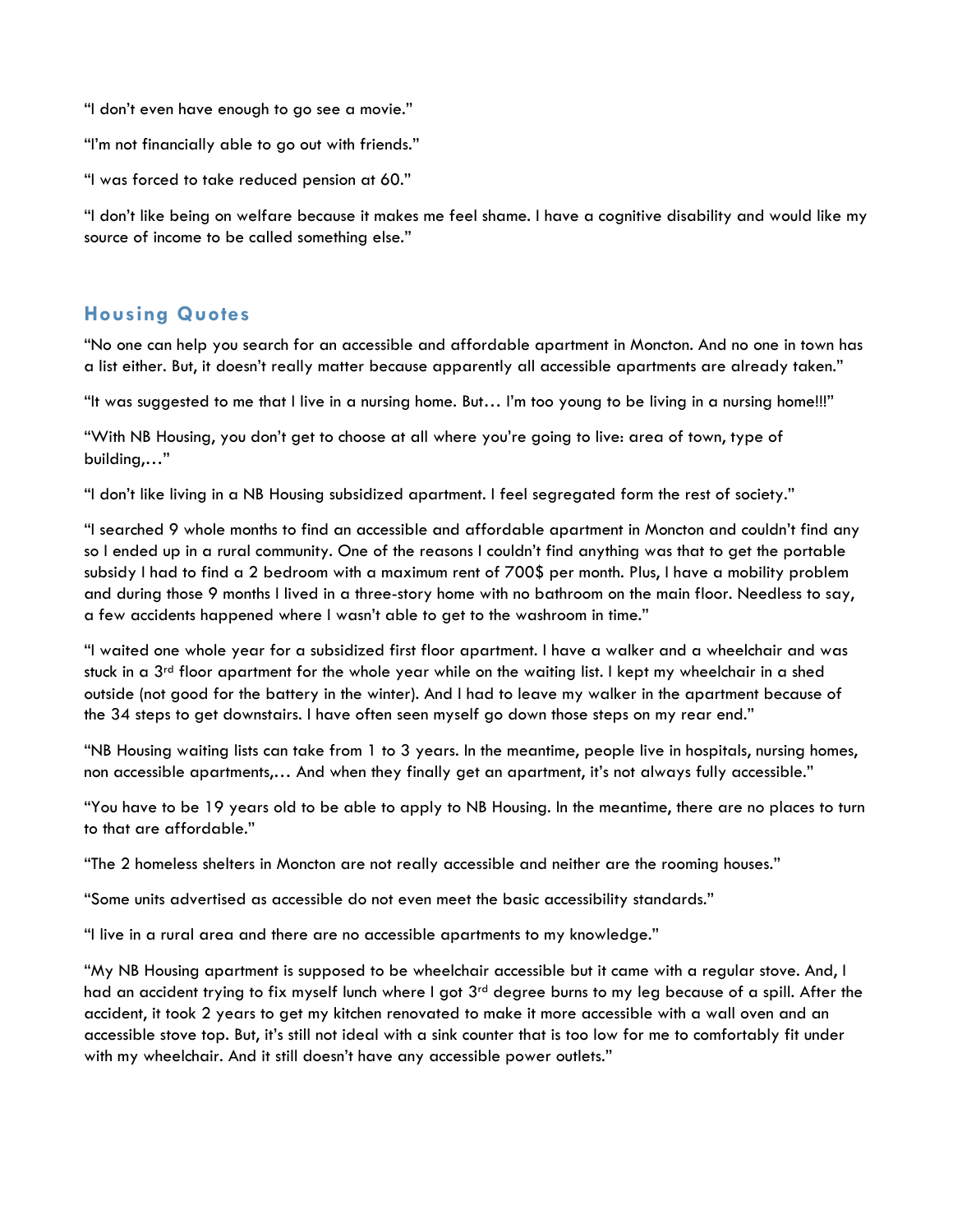"I'm in a wheelchair and my bathroom is not very accessible… It's impossible to install a lift to get into my bathroom because of the apartment configuration, so I have to use a commode at night and in the mornings. Plus, my shower has a lip so I can't roll in."

"NB Housing would not pay to fix the door and put a ramp so I could get to my deck in my wheelchair. I do not feel safe with only one accessible exit. And, there has already been a fire in my building, but luckily I wasn't home at the time."

"I do have an access ramp to my place, but it leads to a patio door that doesn't lock. They will not pay to change the door because they say that I have a portable subsidy and that I could move anytime. So, the main entry to my apartment has steps and I am mobility challenged."

"I have MS and got trapped in my basement apartment in a fire in 2016 for approximately 10 minutes before I was finally rescued. I suffered burns to my face and arms. That non-accessible apartment was all I could afford while I waited on NB Housing's waiting list. I had been on the waiting list for about 3 years at the time of the fire."

"I've been living in a rooming house for a few years now while on NB Housing's waiting list. It's not ideal with all the stairs."

"I was told I wouldn't have access to a parking spot because of limited number of parking spaces for my building, so my support worker has to park down the street."

"I'm one of the lucky ones who got a portable rent subsidy, but I've seen my heating bill climb to 400\$ in the winter months (I live in an apartment in an older home). I'd say I'm at around 200\$ per month equalized billing for electricity plus my rent which is 32\$ per month. That leaves me with only 531\$ per month for all the rest: car, food, etc. And I live in a rural area with no para-transit so I do need a car since I also have a mobility related disability."

"Heating costs are my biggest housing problem. They can go up to 240\$ per month in the winter and in the summer I find they are pretty high as well at around 120\$ per month. That's in my NB Housing unit"

"I live in my own home in a rural community. I do not owe anything on my home, but I do pay for electricity, oil, water & sewage, plus property taxes. In total, I spend approximately 50% of my social assistance check on housing because I don't qualify for heating assistance."

"I live in a NB Housing subsidized apartment. Rent is cheap but electricity is not included."

"I had to pay for my own air conditioning unit in my NB Housing apartment even if I have diagnosed respiratory problems."

"I have no money to replace furniture. I have to rely on hand me downs. I'm scared of bed bugs."

"My apartment did not come with a washer dryer so I had to buy my own. I don't know what I'll do if they break down. I won't have any money to replace them."

"I'm stuck where I am because it is way too expensive to move. I cannot move anything myself: I'm in a wheelchair."

"Our building got infested with bed bugs and I had no money to replace our mattresses. Good thing for charity."

"There's too many bugs in my NB Housing building: centipedes, spiders, ants, and bed bugs."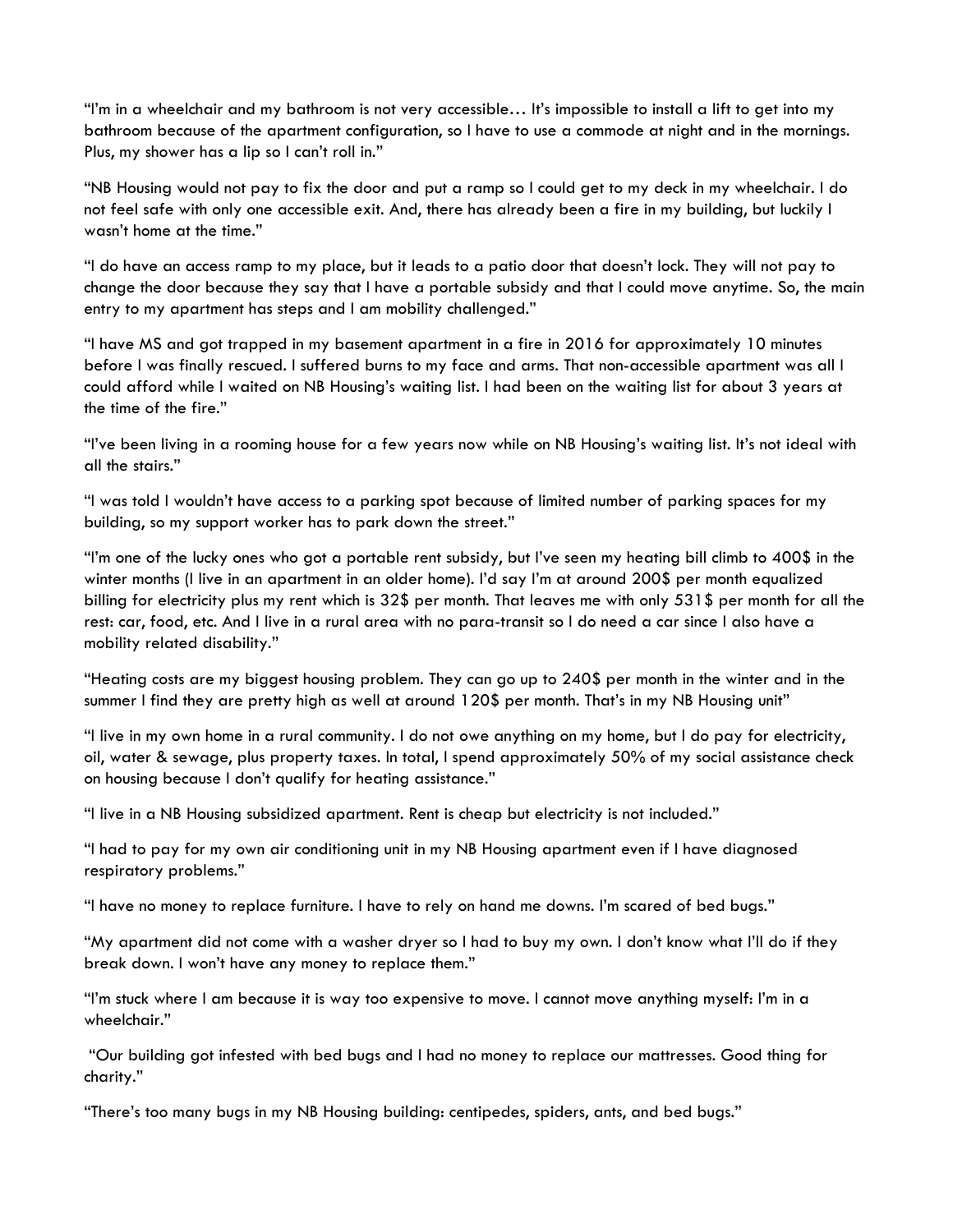"My NB Housing apartment building is full of drugs and alcohol. The corridors smell of drugs. They sell drugs right in the building. Not ideal for a recovering alcoholic. I turned the apartment down at first, but then waited a year and couldn't find another place to live… So, I ended up accepting the place."

"My apartment building is relatively safe, but I sometimes need to escape from all the drama."

"There is a big turnover in my NB Housing building. Sometimes people get evicted on hearsay only. Some of them I know end up in crummy rooming houses."

"NB Housing is threatening to evict me and handicapped child that has hoarding problem instead of providing services to help with the mental health problem. We are not even on a waiting list to help with his hoarding."

"Office of the Rentalsman with not help NB Housing tenants. We're basically on our own."

"NB Housing asked me to get my car out of my parking space or else it would be taken away. The reason I was given was because my car registration had expired and I had a flat tire. But, I have no money to pay for these."

"Got a 80\$ fine from NB Housing because I had left a bag full of recyclables outside instead of keeping it inside. How am I supposed to be able to pay for that?"

"Once I'm too old or sick to take care of my severely handicapped child, his only option will be a nursing home."

"Where will my autistic son end up when I'm no longer around? A nursing home?"

"My son's only housing option will be NB Housing. He has autism and is also going to need help with shopping for and preparing food. He will also need help with daily living organization. I could build him a suite in my home, but he wants to live independently."

"Where will my child end up if something happens to me? His only options are a group home or a foster family."

#### **Food Quotes**

"Had to throw out half of foodbank stuff because it was expired (past it's due date)."

"Got Ability NB to ask for food donations for me on social media because my income and food bank donations were still not enough and I couldn't always eat 3 meals per day."

"Foodbank donations only last me half of the month."

"I don't have enough money for food."

"I usually run out of food 1 week before the end of the month."

"Have to rely on friends to buy me food or invite me over for supper."

"Meat is so expensive. My parents often buy me some."

"I have to choose between paying for my medications or paying for food."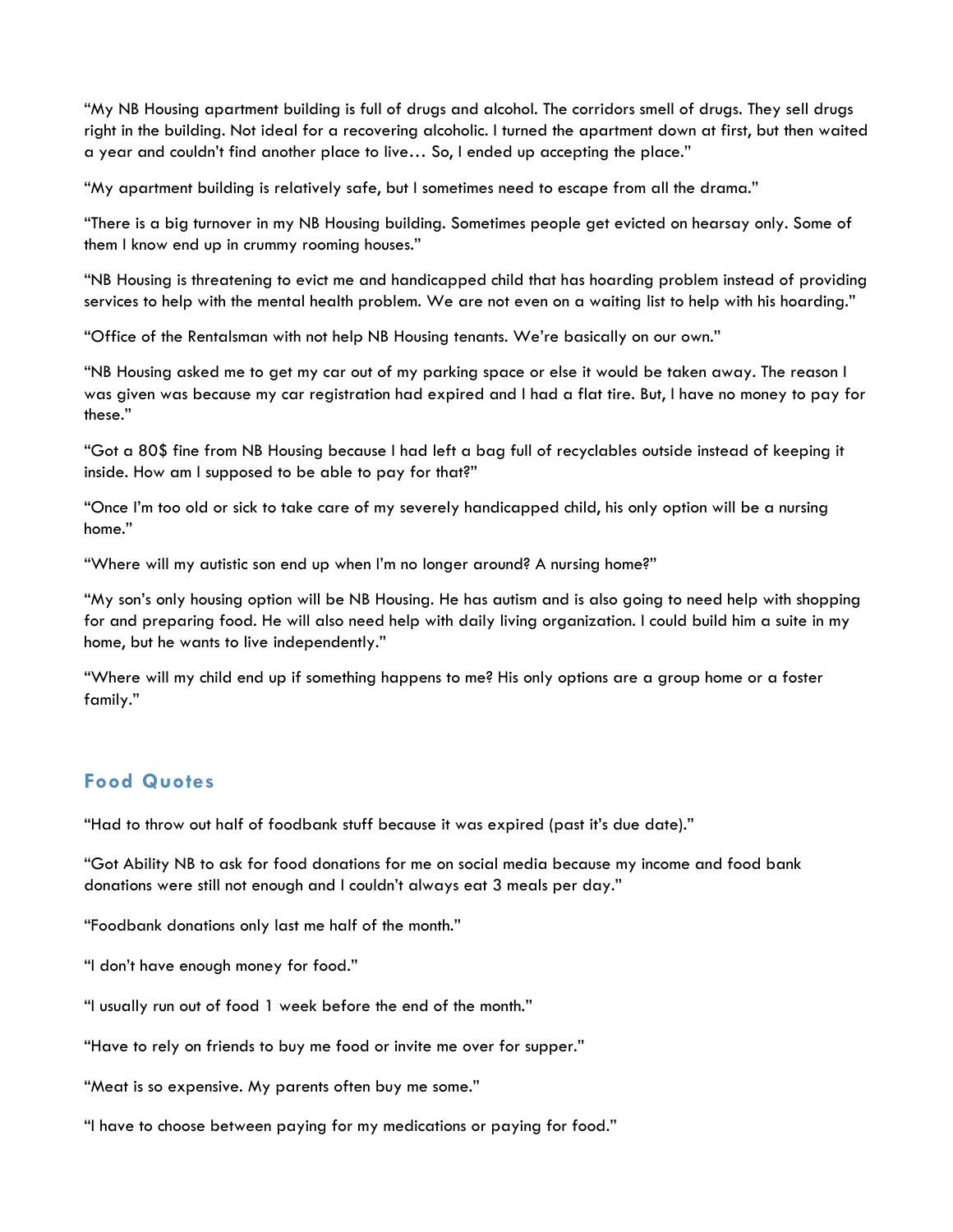"After paying for rent and transportation, I have not enough money left over for buying food."

"It's hard when there's no financial help for transportation to get to the food bank or grocery store. Isn't food as essential as medical appointments?"

"My support worker drives me to the grocery store once or twice per month."

"I sometimes get to the grocery store with my wheelchair when the weather is nice."

"Don't go to the foodbank anymore because they ask too many personal questions and they make me feel bad about myself."

"The foodbank is not as useful for me since I have a special diet and food allergies."

"I now have diabetes and I'm worried I will not have enough money to buy the foods I will need for my new diet."

"The foodbank rarely hands out vegetables, fruit, milk products and meats."

"I have no running water (plumbing is broken and not enough money to fix it) so I need ready to eat food that doesn't take any water to prepare."

"Junk food is often cheaper than healthy foods. I can't afford to eat healthy on my budget."

"I tried meals on wheels for a while but quality was not there: overcooked vegetables and no choice of meals. I usually threw out half of the meals I received."

"I receive 20\$ extra per month from Social Development to buy a few healthy foods."

"I get 40\$ per month supplement from Social Development to buy healthy food."

"I make sure someone is there with me when I prepare my meals because I had an accident once when I tried to prepare lunch for myself when my support worker did not show up. I got 3<sup>rd</sup> degree burns from it that had to be treated in the hospital."

#### **Transportation Quotes**

"I use Ability Transit in Moncton to get around, but sometimes there aren't enough spaces available for me to be able to go out. So, I only go out once or twice a week."

"To get a needed ride with Ability Transit Moncton I need to call at least 4 days in advance or there might not be enough space available."

"I usually have to call 2 weeks in advance to make sure I get a ride with Ability Transit in Moncton."

"Ability Transit in Moncton does not have enough buses to get all their clients to where they need to be. I volunteer on several committees and had to cancel a few meetings because I couldn't get transportation."

"I have had to cancel medical appointments due to lack of buses with Ability Transit in Moncton."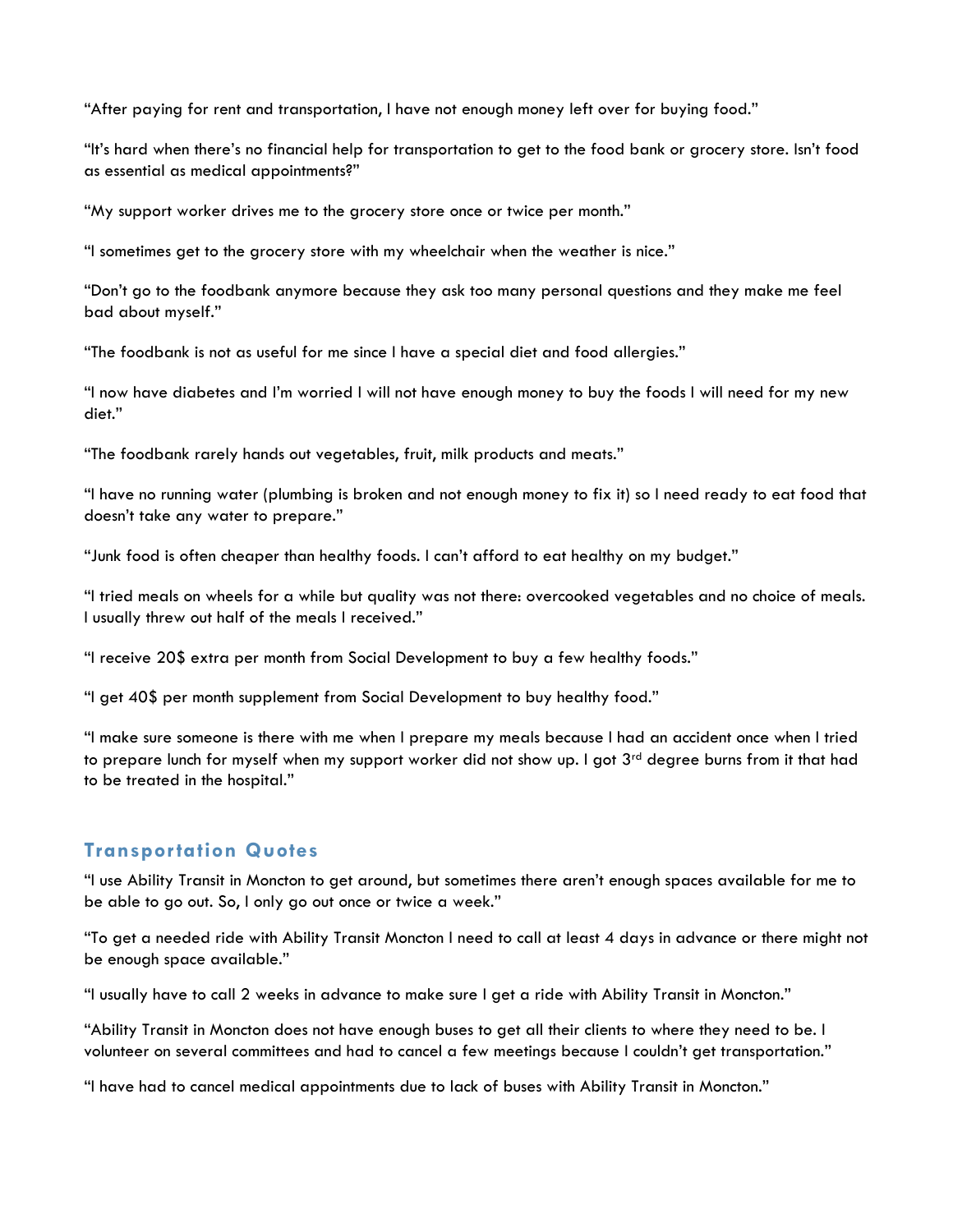"In Fredericton, para transit is so hard to book that sometimes I even get denied rides for medical purposes and food shopping."

"There is no para transit in my rural area near St Andrews so I only have access to a vehicle through my support worker twice per month to run my errands or go to medical appointments."

"I've had to sell my home in a rural area so that I could afford an accessible van to transport my 38-year-old son to appointments and leisure activities. We now live in a less expensive mini home."

"My son has had to refuse a summer job because transportation costs are too high and there is no para transit in our rural community. Will his transportation be subsidized if he ever finds a permanent job? If not, it might not be worth it for him financially to work."

"I'm in a wheelchair and I did try using the regular transit, but just to get to the bus stop using the sidewalk, I often get muscle spasms (clonus) when I hit bumps and it's very painful. Also, using regular transit is impossible for me in the winter or when it rains which is not practical when I have set appointments. I mostly need door to door accessible para transit."

"Accessible buses in the regular transit system are OK but there aren't enough of them or enough accessible spaces on them. If for example a bus comes along that doesn't have an accessibility ramp, then I have to wait around at least half an hour for the next bus and hope for the best."

"The city streets are dangerous for getting around in my wheelchair. Did you hear about the person who died because his wheelchair got stuck in the train tracks?"

"In some places, the sidewalks are in such bad shape that I have to ride my wheelchair in the streets, but then the potholes become a problem. I once hit a bad pothole that made me fly out of my chair and a car nearly ran over me."

"The NB Disability Support Program does pay for my rides to the bank and the grocery store, but doen't pay for rides to my local medical appointments, blood tests,..."

"I do get reimbursed for transportation for my medical appointments, but they will give me a hard time if I have more than one appointment per month."

"I've been stuck at home for months at a time because transportation costs were just too much."

"I only go out once or twice a week and only for boring appointments because the cost of transportation is just too much for me."

"I only go out on average maybe only twice a week because gas is just too expensive."

"The call centre for Ability Transit Moncton is only open from 8:30 to 4:00 on weekdays. So, there's no way to call them if they forget me somewhere after those hours or in case of an emergency. I'm stuck there."

"My 18-year-old was not approved to take para transit to go to school even though she has severe mental health issues that make it impossible for her to take the regular school bus. The city had approved her application, but Social Development would not cover the cost."

"With cognitive problems, there's no use even applying for Ability Transit in Moncton, since they only take the physically disabled."

"Some people have been refused para transit because they're not in a wheelchair, but these people had walkers and canes."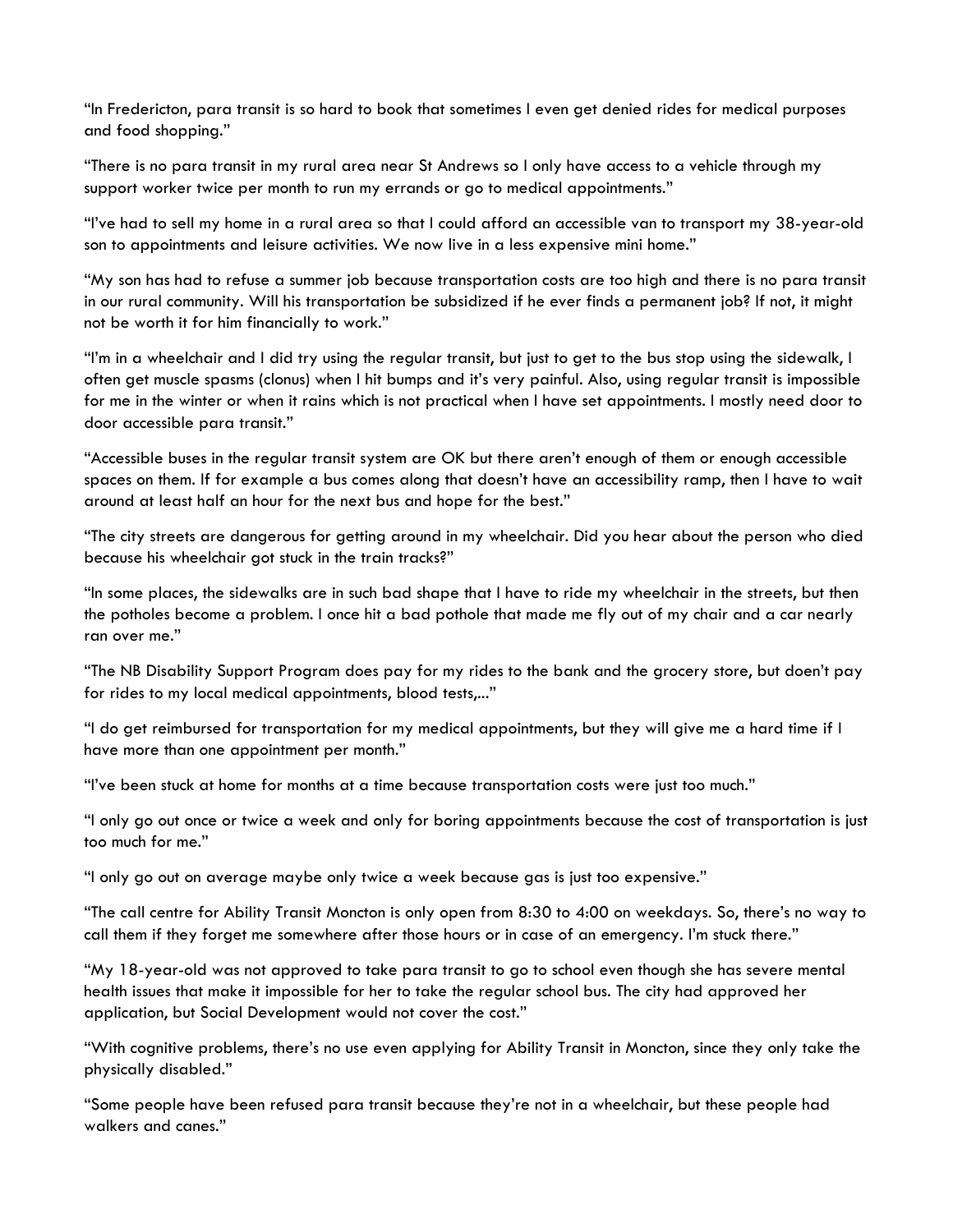#### **Medical Expenses Quotes**

"I have severe spasticity that could be treated with botox injections, but those are not covered. I've sent letters and called my social worker. I've been working on this for at least a month now."

"I'm paralyzed so I need special hygiene and skin care products like creams, gels, and wipes that used to be covered, but now they've been cut. So, I don't know how I'm going to afford them. I guess I'm going to have to cut on food."

"My footcare has been cut back from once every 40 days to only once every 60 days."

"My 18-year old's psychiatrist prescribed Adderall, Vyvanse, and Ambilify, but they're not covered by the white card. We have to get free samples through our doctor's office."

"I have severe back problems and spasticity that could be relieved with medicinal marijuana, but it's not covered."

"What will I do when I reach retirement age and no longer qualify for the white card? I'm scared because right now my medical expenses run around 1000\$ per month."

"I have Blue Cross (that costs me about 20\$ per month). I have 15 different medications to pay for which can easily reach 100\$ every month after Blue Cross pays its share. Plus, since I can only afford the minimum coverage plan, it only pays for 100\$ in eye care per year (so if the optometrist appointment costs me 75\$ I only have 25\$ left over to buy the glasses I need). And, I have never even asked for special shoes for to help with my edema, because I have a feeling they would be too expensive."

"Some natural products would be helpful to me and my cut down on my medication usage, but they're not covered and too expensive for me to buy."

"I need to take vitamin C & D for my health. They cost me approximately 20\$ per month (not covered)."

"Vitamins, supplements, massages, osteopathy, acupuncture are all not covered so they're all too expensive for me."

#### **Assistive Devices Quotes**

"I was denied a mobility scooter for use outside the home because I was told socialization wasn't a need."

"My income is approximately 1400\$ a month and I'm a senior. I no longer qualify for the white card. That means I have to pay for my wheelchair repairs which I cannot afford (a battery alone can run me 600\$). I also have to pay for my COPD machine repairs. And, I'm not even thinking of getting special shoes for my edema because they will probably cost me too much."

"I was stuck at home for a while because it took a long time to get my wheelchair repaired."

"It can take up to one year to get a wheelchair replaced, and at least a whole month to wait for parts to repair the chair."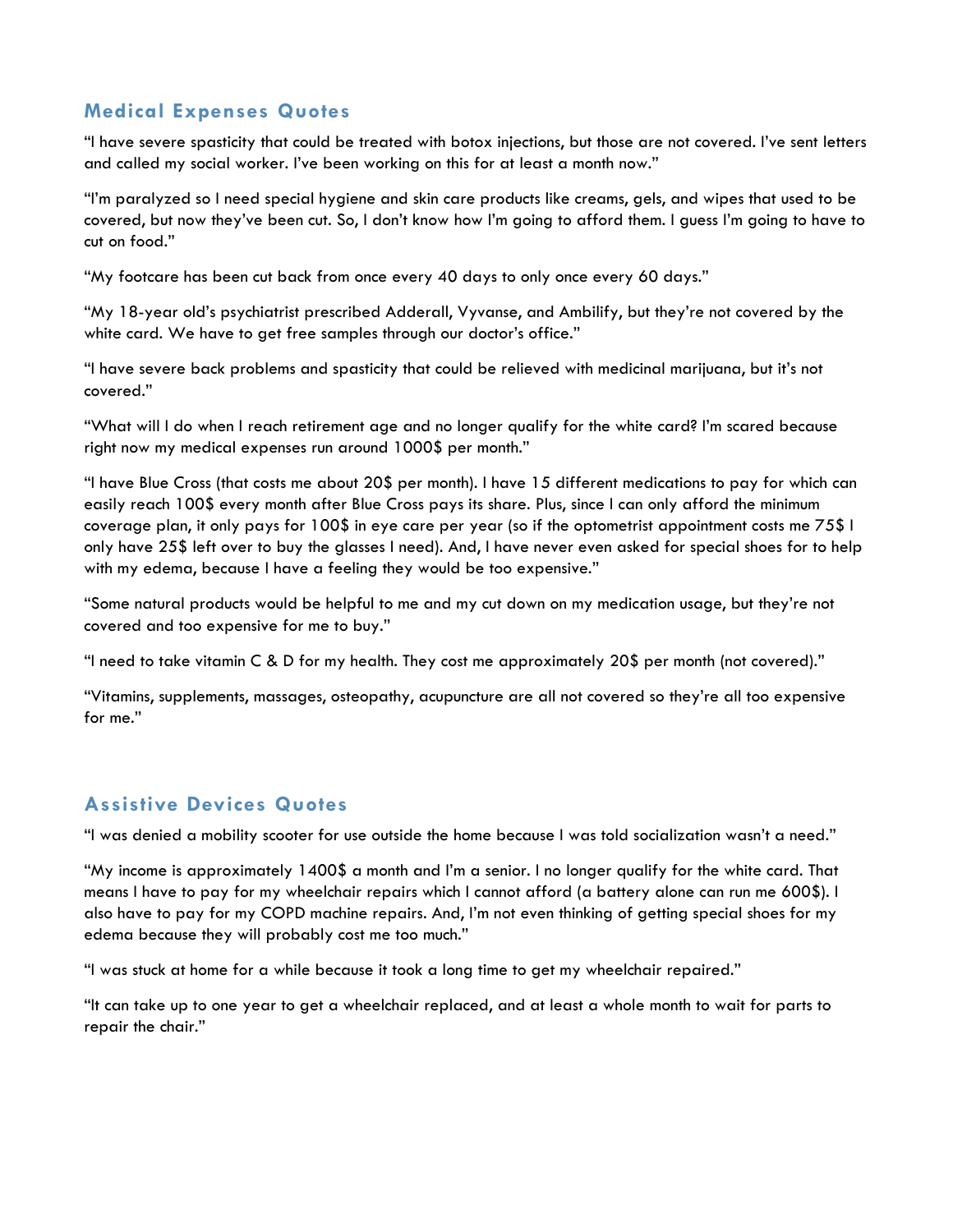#### **Home Care & Support Workers Quotes**

"I have no one with me during the night. So if I have an accident, then I have to wait until morning to get it cleaned."

"I'm entitled to 67 hours per week of services. Which still means that I have to go to the bathroom on a set schedule when my workers are here in the morning, late afternoon to supper time, and then evening for a few hours before I go to bed. And when I used to go to school, I was supposed to have a worker come at lunch time to help me go to the bathroom, but they did not show up half of the time, so the campus manager sometimes helped me or I just skipped using the washroom until I got home. I finally decided to switch to privately hired workers. But, it's a big job to manage and I'm not paid the same per hour as they give to agencies. The agencies get 18\$ an hour and I get 11\$ to 12\$ an hour that I give directly to my workers. As far as I'm concerned, they're not paid enough for the important work they do. It's hard to find and keep good workers."

"Support workers get paid so little mine couldn't afford a car. And… I need her services later in the evening, but the city bus stops at 9:30 pm. So, I had to find someone else with a car to do the evening shift."

"I'm now hiring my workers private because there was just too many different workers sent to my home by the agency (lots of turnover) and there was just too many cancellations where I didn't receive the support I needed (essential services since I'm very dependant on them: being in a wheelchair full time)."

"They will not let us hire family to take care of us even in an exceptional situation like a house fire. I was stuck out of my apartment after a fire in the building and went to live at my sister's house. She had to take off from work to take care of me and I couldn't pay her. Social Development told me that the only other option was to be temporarily lodged in a special care home. Wouldn't that have cost them more than just agreeing to pay my sister?"

"I usually take care of most of my 38-year-old severely handicapped son's needs. I hesitate to let others take care of him because the last time I did he got 2 bed sores which he had never gotten before. They hadn't been careful enough to remove a strap from under him which caused one of his bed sores.

"My autistic son will probably need a support worker to go to work once he graduates from NBCC. Who'll pay for this?"

"In the beginning, there was a high turnover for my son's support workers. They would change every 2 to 3 months. That's difficult for an autistic person. Plus, many of them only spoke English and my son's French."

"If I gave my son to another family to take care of him, they would receive maybe close to 2000\$ a month. And, we only receive a 670\$ a month welfare check to take care of him at home in his own family."

"My income is approximately 1400\$ per month and the contribution expected of me for house cleaning services is 52\$ per month which I find is a lot, since I also do have many other medical expenses. I'm not sure I'll be able to afford house cleaning."

#### **Monthly Disability Supplement Quotes**

"Took me  $1\frac{1}{2}$  years of fighting to get my disability supplement. They didn't think I was disabled enough at first."

"I'm unclear with what the rules are to qualify for a disability supplement."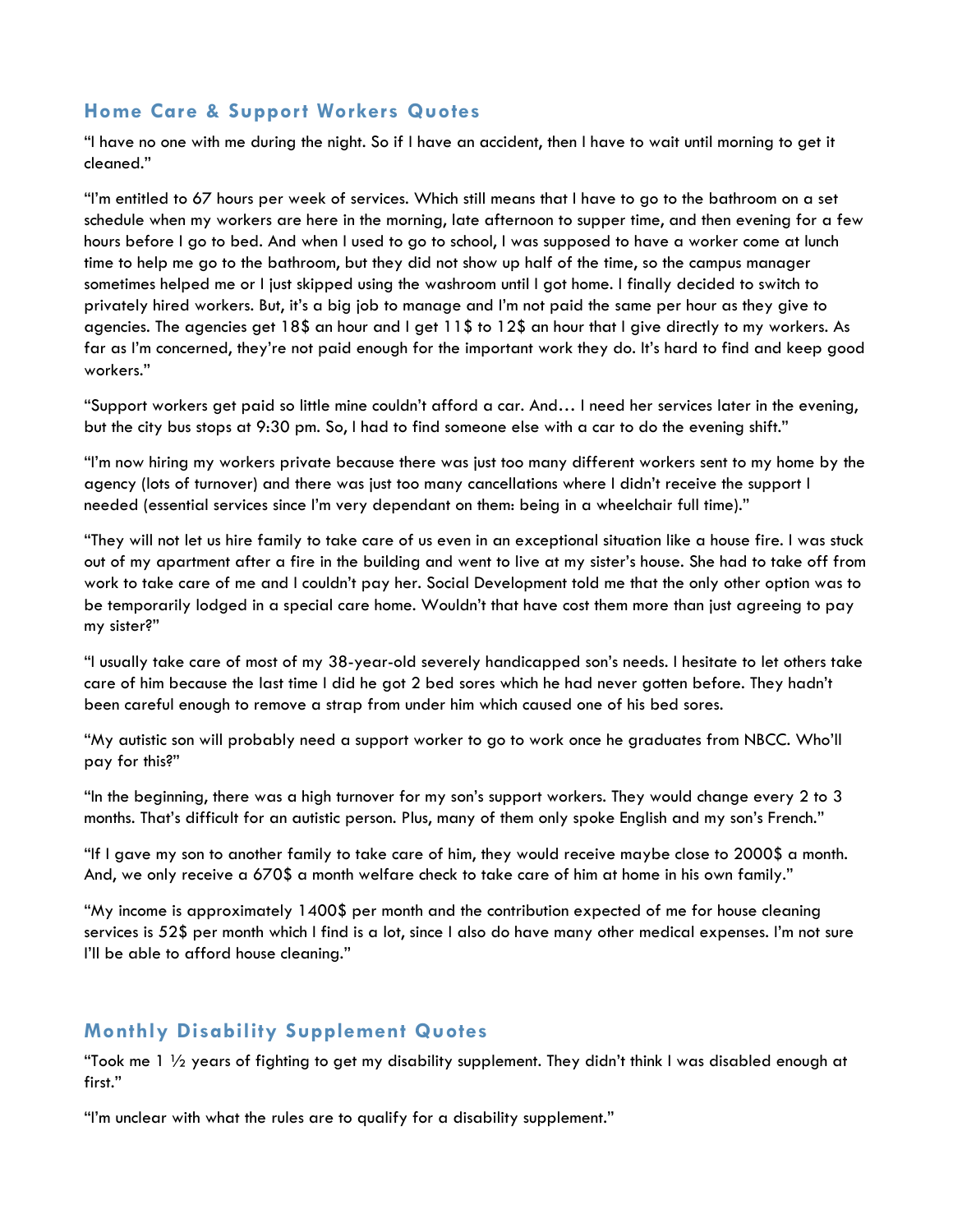#### **White Card Quotes**

"They only let you have a tiny little amount in your bank account or else you don't qualify for a white card. Don't they know how expensive repairing an electric wheelchair can be plus medical expenses when you're disabled trying to live on a very modest income."

"I only had the white card for 6 months, then they said I no longer had a deficit, so they cut me off. But, I do have many medical and equipment expenses. I wonder how they came up with their decision. Anyway, I made a lot of calls to get this resolved, but they never called me back."

"I don't even have enough to buy all the incontinence protection I need. I use hand towels instead. I only qualified for the white card for 6 months. Then got revoked."

#### **Education System Quotes**

"It took three years of meetings after meetings and forms after forms to get my autistic son enrolled into college. And, this only happened thanks to me as a parent being proactive, because the only options presented to him were welfare or working in a workshop for 10\$ a week."

"My son's social assistance check got cut because he got a bursary to attend college."

"My son needs a mentor to attend NBCC. Mentors used to be paid 25\$ an hour and now will be cut to 15\$ an hour. Let's not forget they're self employed and get no benefits, no sick pay, no holidays… How can we get good help at that pay?"

#### **Workforce & Employment Quotes**

"My autistic child is treated the same as any other employed person on welfare and needs to send his pay stubs on time or be cut his check with no regards or special exceptions for his mental disability. And, the stubs can only be sent by fax or dropped off. No emails. Not everyone has a fax, you know… And, transportation is not that easy for a disabled person."

"I did try to return to work, but the pain in my back was just too much."

"I've contacted every employer that hires people with my type of education, but they will not hire me once they see me in my wheelchair."

"My goal is to start my own business to get off welfare, and to eventually own my own home. I've been out of school for 7 years now. Managing my home support team is almost a full-time job though, plus I volunteer on 9 different committees. I'm going to have to cut back a bit on the volunteering if I want to succeed with my business. Although, I'm worried that once I start to be successful at my business I'm going to have to start paying for my support workers. And, I get 67 hours per week support, so that'll be expensive."

"I would love to go to college and become a child & youth care worker. But, I have some self-esteem issues to work out first. And, I'm scared to get my white card cut off."

"My son who has a cognitive impairment would love to work after he's finished college, but he would probably only be able to work part-time. Will this even be worth it for him financially on minimum wage?"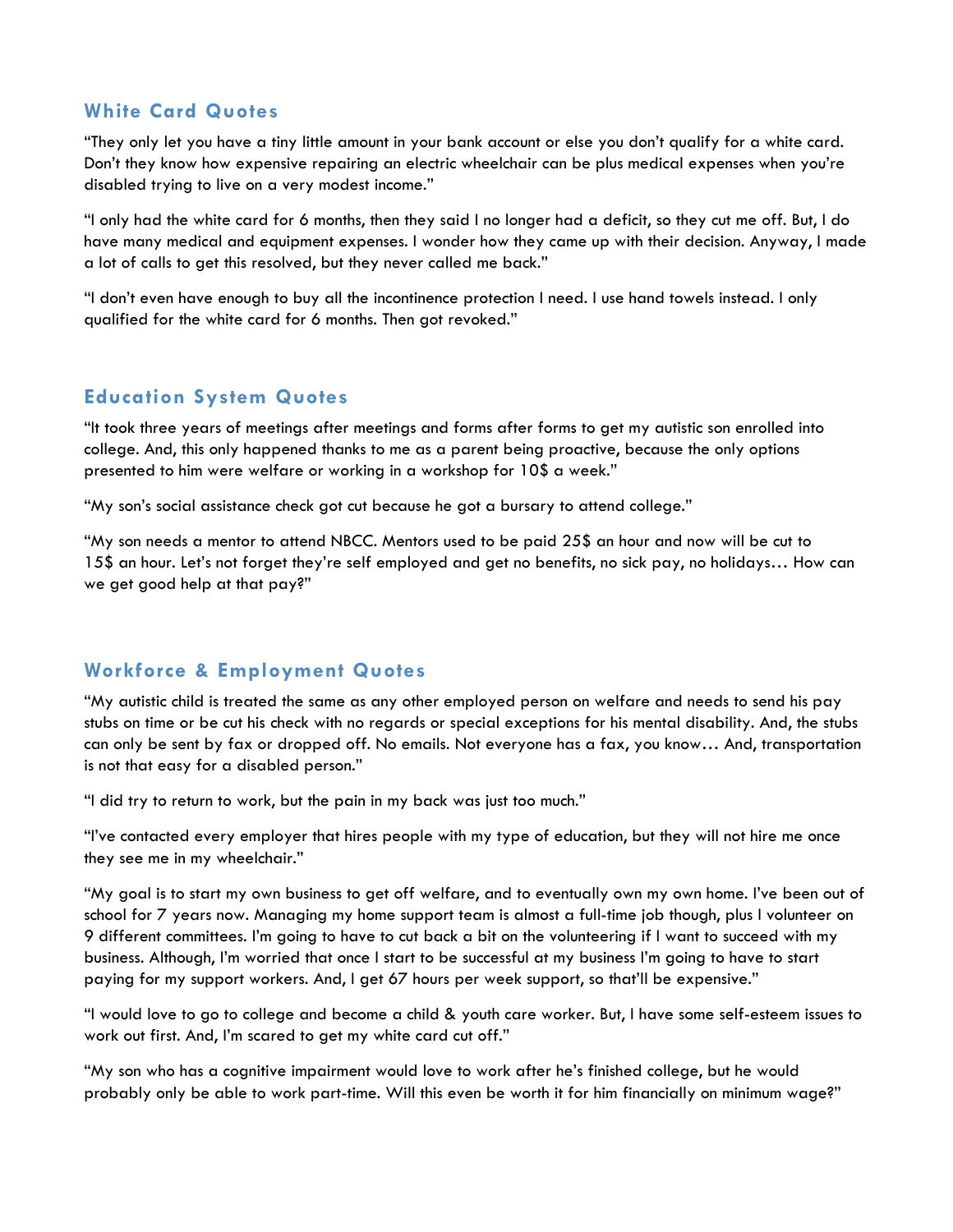"I used to work as a contract teacher in the school system. If I still could do the work, I would. Because, I loved my job. Now, I'm on CPP with social assistance to top it off."

"I worked up until age 34, but then my disability just got to be too much."

"Work programs for the disabled pay them incredibly low wages between 3\$ per hour working for government agencies down to only 0,50\$ per hour working for METS Inc."

"Some have been enrolled in training programs to get them to the workforce for a whole 30 years with no prospects of finding them employment in the real world."

#### **Navigating the System Quotes**

"Social workers sometimes give me the run-around in my search for services."

"I had to make 9 phone calls to Social Development just to know how to correctly report salary."

"I have 9 people to deal with just to manage pay stubs every month."

"The different departments don't talk to each other."

"It would be nice if information about resources was not so hidden and secret."

"No one gives us information about T2201, RDSP, Access Cards,…"

"Often, information comes from other people living in the same situation, and not from Social Development."

"If you don't know where to look, you don't know what to ask for."

"As a parent of a disabled child (now adult), I always have to be two steps ahead to make sure I access services in time."

"How is my son going to be able to manage all his services if something happens to me? He has autism."

"One person tells us one thing, the other tells us another thing."

"Case workers change so often, I lose track of who's who."

"There's way too much bureaucratic red tape."

"They look at all my expenses and pass comments when they think such and such an expense is not essential in their eyes."

"My case worker doesn't answer her phone anymore. I needed help to pay my heating bill, but never heard anything back."

"I'm made to feel like a no class citizen, like I don't matter."

"I feel like I'm being treated differently because I'm poor. I don't get the same respect and the same level of services as the rest."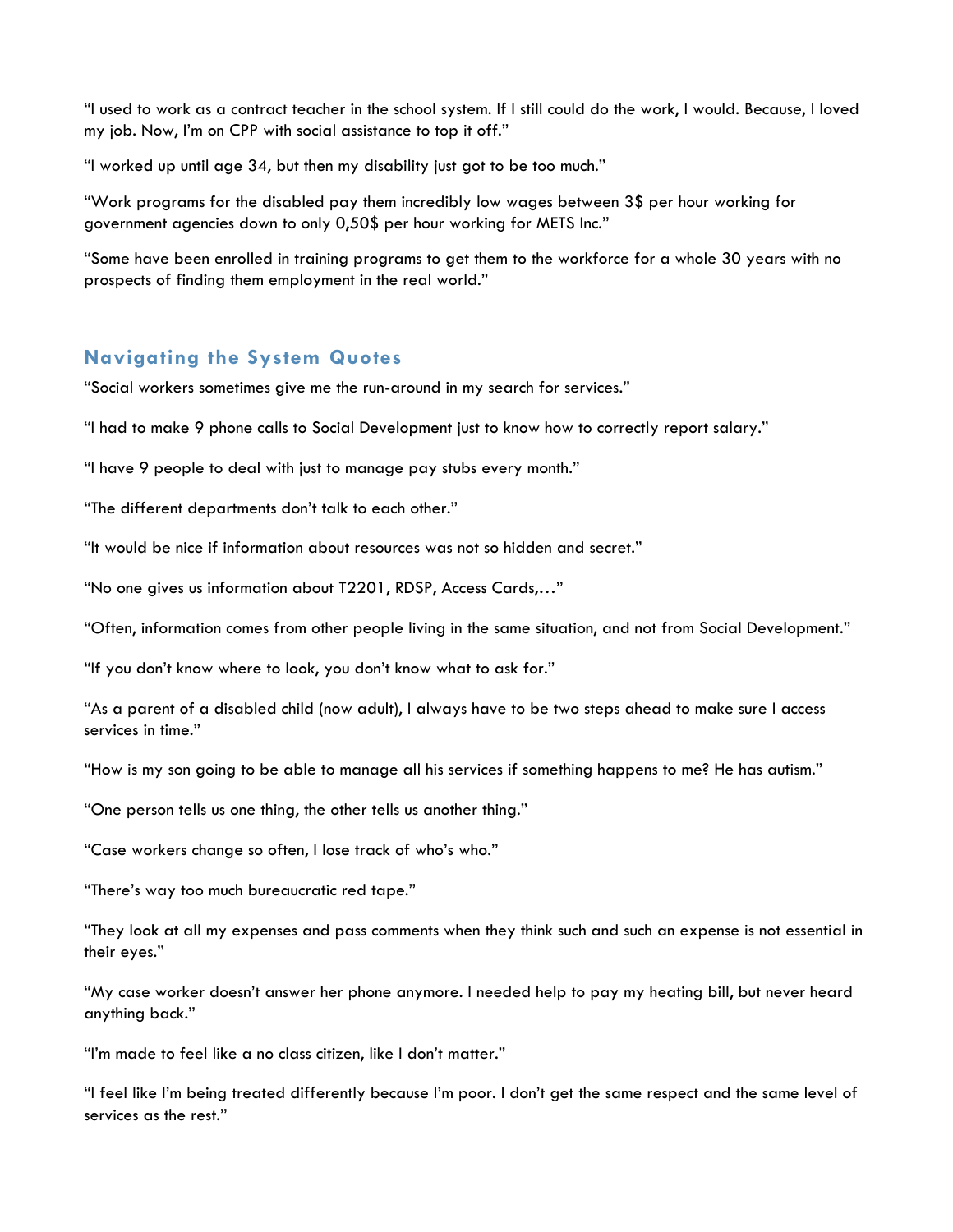"I feel that I'm being blamed for a disease that I didn't ask for."

"I feel like I'm being punished for having a handicap."

"My son will forever live in extreme poverty because he's cognitively challenged."

"I feel shame."

"Some workers treat me condescendingly."

"Social workers lack empathy."

"I fear speaking out, because I feel like I'll get punished if I do."

"Feels like they're putting blocks on everything instead of being helpful."

"First answer is most often "No"."

"My social worker has never even met me in person."

"Everything ends up being a fight and it's exhausting… Fighting for renovations to make my apartment accessible… Fighting for increased wages and increased number of hours for my support workers… Fighting to have access to one parking spot near my apartment…"

"I'm an exhausted and drained parent because I have to continually fight the system. I've been dealing with so many things, I've been crying for the last month. I'm at the end of my rope."

"I'm a single mother of a severely handicapped child now with my own health problems, some of them related to the stress of being treated so poorly by the system. I always feel judged as a parent for my child's difficulties. But, I also do have a second child in university who's doing extremely well and is even the president of the university's student council (same mother, two children: only one with severe difficulties). I also feel like they always think that I'm over reacting and complaining too much. But… How else are we going to get the services we need? Even with all this, we still don't get the mental health services and supports my child would need."

"Sometimes I don't even ask for help, because I know it will be too much energy and I will be made to feel like I'm complaining for nothing again. I didn't even have the energy to apply for the Child Disability Benefit (federal) to get it in time."

"I feel mentally abused by an inhumane system."

"I've had to put pressure on Social Development to get services faster. Usually, there's a long wait time for the Family Supports for Children with Disabilities Program."

"I've had to make threats to get help. I was then transferred to a tougher social worker."

"I had to go to the assistant deputy minister to finally get emergency fuel assistance."

"Legal aid is not available to help me fight the system. I was told it was only for child custody and child support cases. My problem is with NB Housing."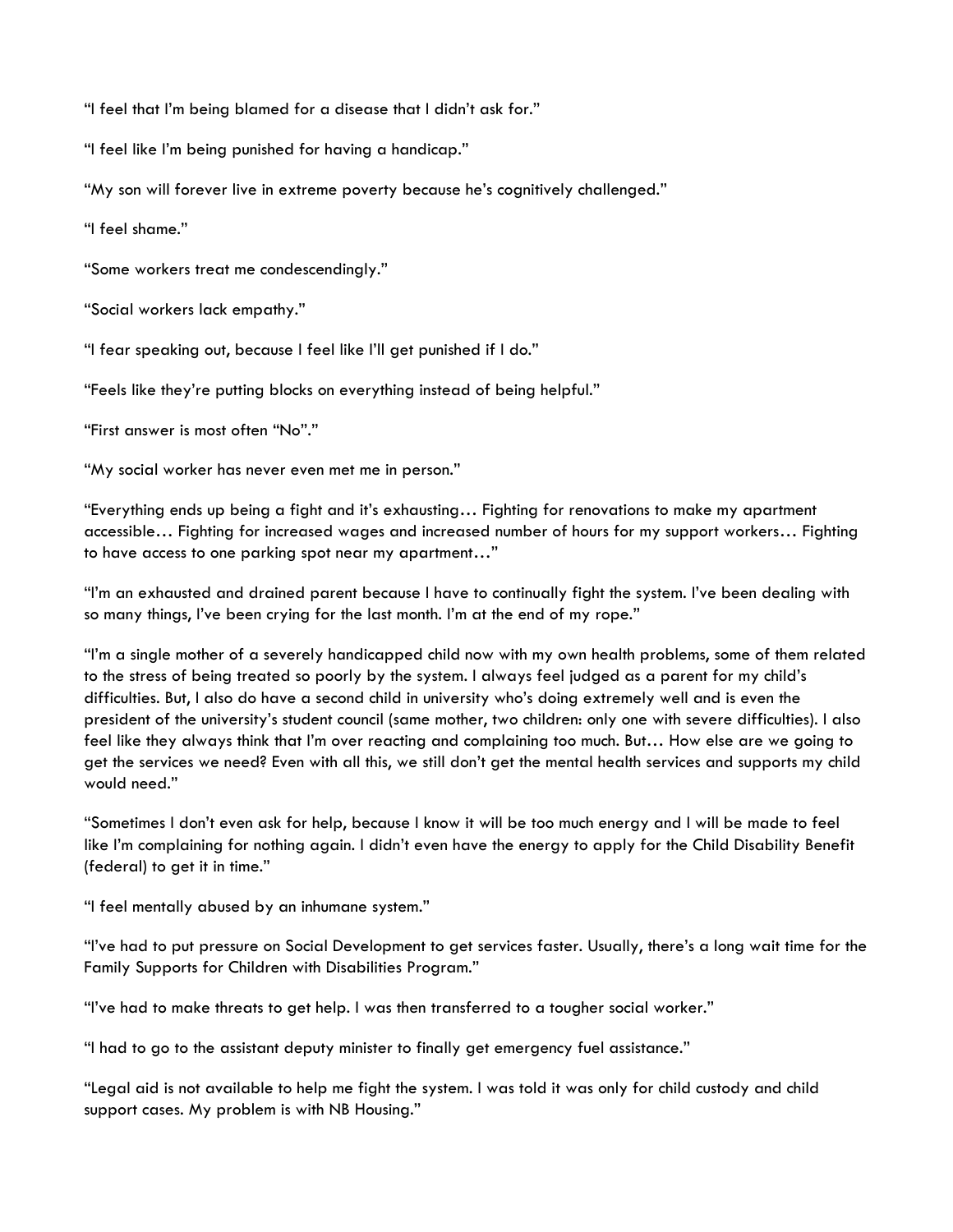"When I do get a positive decision, I ask them to give it to me in writing, because I don't trust them."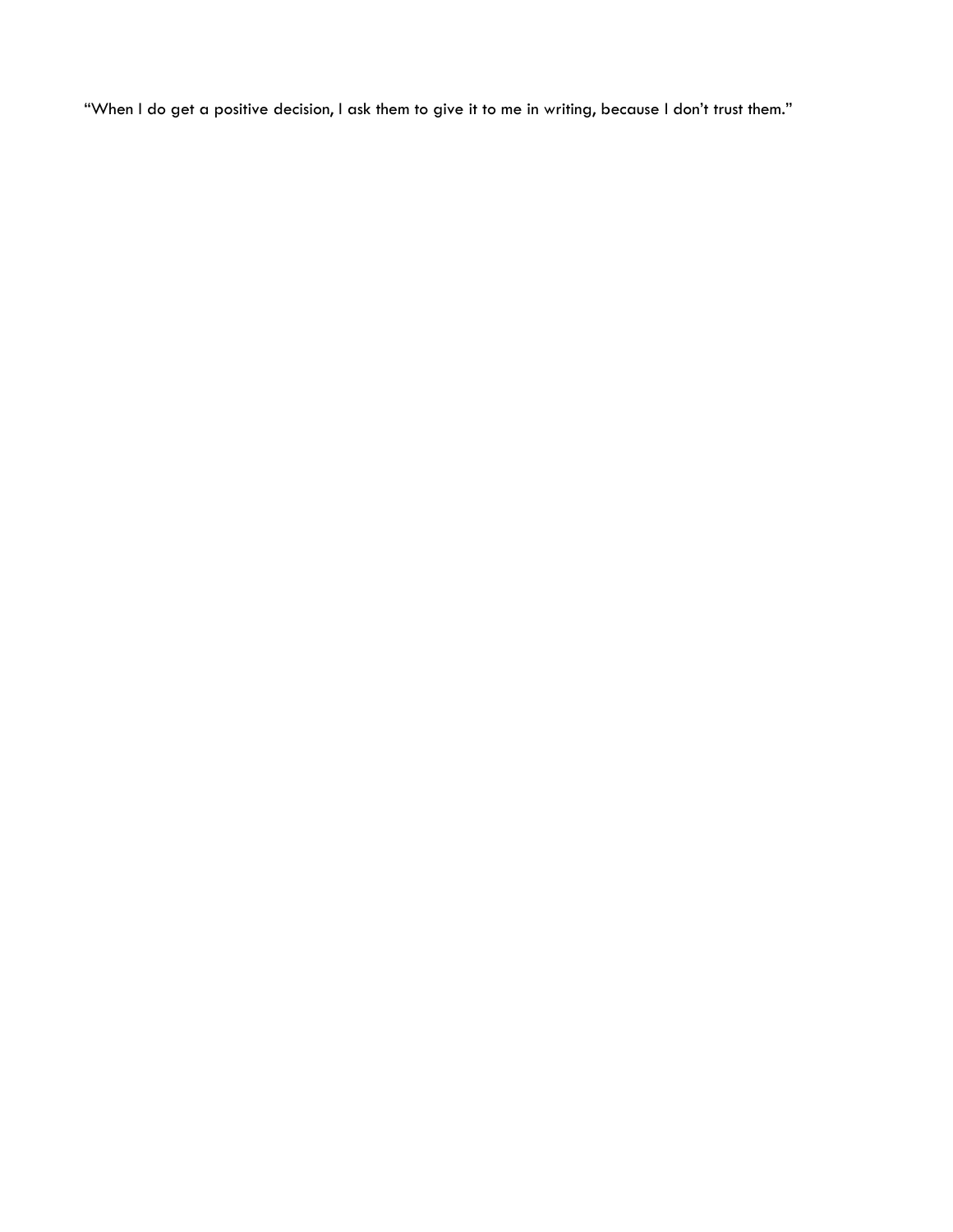APPENDIX E – INTERVIEWED PEOPLE'S RECOMMENDATIONS FOR ACTION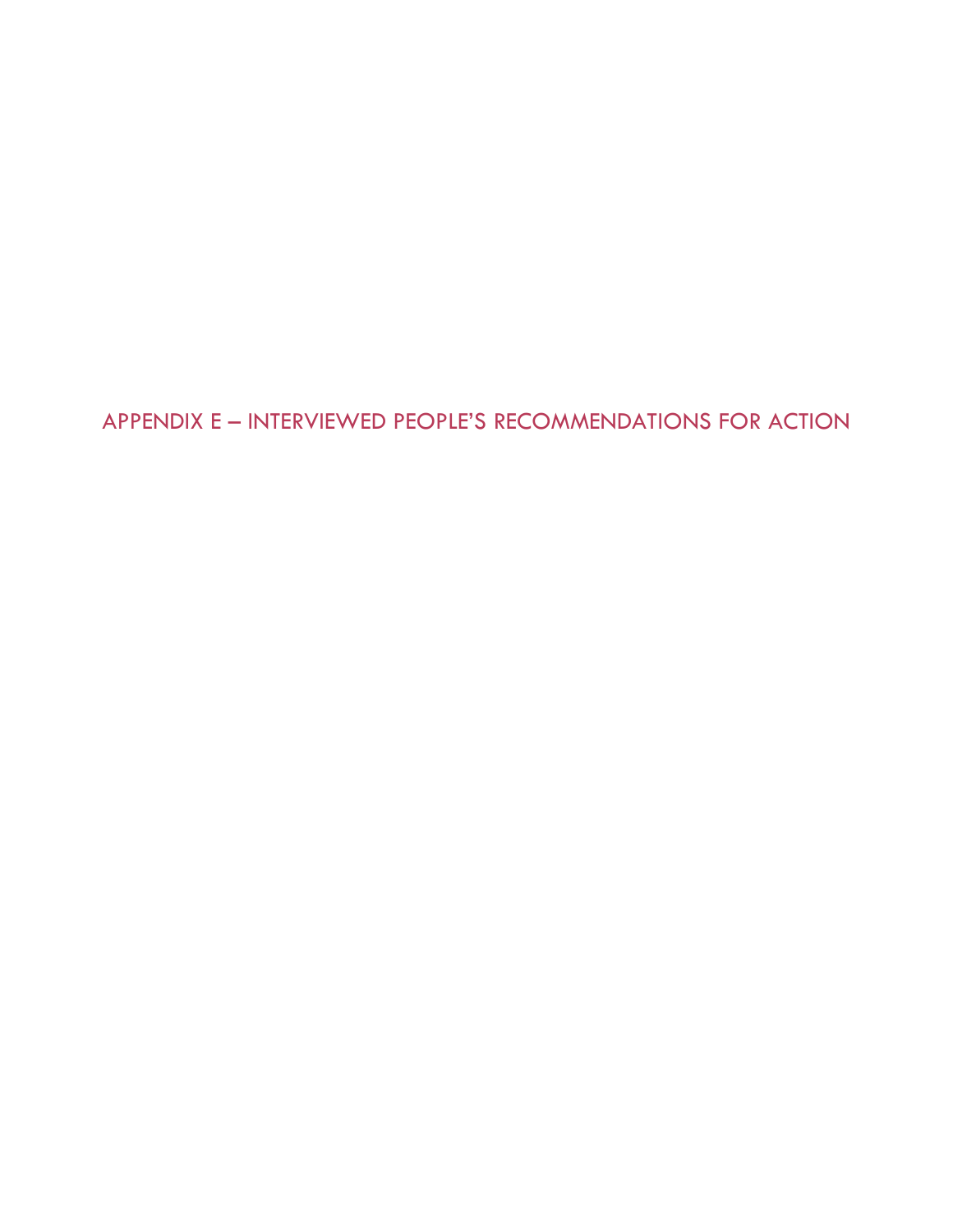#### **Income Recommendations for Action**

"Right now, my dream income would be maybe around \$18,000 a year, but if I got \$15,000 I'd be happy."

"All I want for me and my child is a good roof over our heads, and enough for food (special diet included)."

"Social assistance rates should at least be indexed to increase every year with the cost of living."

#### **Housing Recommendations for Action**

"Build more accessible housing. Not wait for the private sector or non-profit sector to volunteer to do so."

"The caps on maximum rents to get portable rent supplements are too low. When I was looking for an accessible apartment in Moncton, I didn't find any at all under the price cap I was given. Maybe the cap should be withdrawn, especially for the mobility impaired like me who need to find an apartment with an elevator, a ramp,… Those apartments aren't cheap!"

"I suggest that the rent subsidy take into consideration the price for electricity. I live in an older house, because it was the only accessible place I could find, but the problem is that my electricity can go up to as high as \$400 in the winter months."

"Please include electricity in the subsidized rent bill. The price of electricity is too high and it varies a lot form month to month."

"I would have liked to have been able to pick the building where I was going to live. NB Housing should give us the chance to rate their buildings or at least the areas in town where would be ready to live by some kind of ranking system: like by order of preference."

"NB Housing should maybe have an accessibility expert run through the apartment with the person before she moves in to make sure that the accessibility renovations that are needed are done before move in day."

"Would love to have access to a moving allowance when I need to move."

#### **Food Recommendation for Action**

"Would be nice to have enough money to buy my own food instead of having Ability NB have to beg for food for me on social media."

#### **Transportation Recommendations for Action**

"Ability Transit Moncton needs more buses."

"I would like bus tickets to be paid for me when I volunteer for community organizations."

"It would be nice to have more financial support for transportation. Maybe equal to a monthly bus pass with Codiac Transpo (\$63 a month). Then, I could participate in more activities and see more people."

"Have para transit available in rural areas too… Please!!!"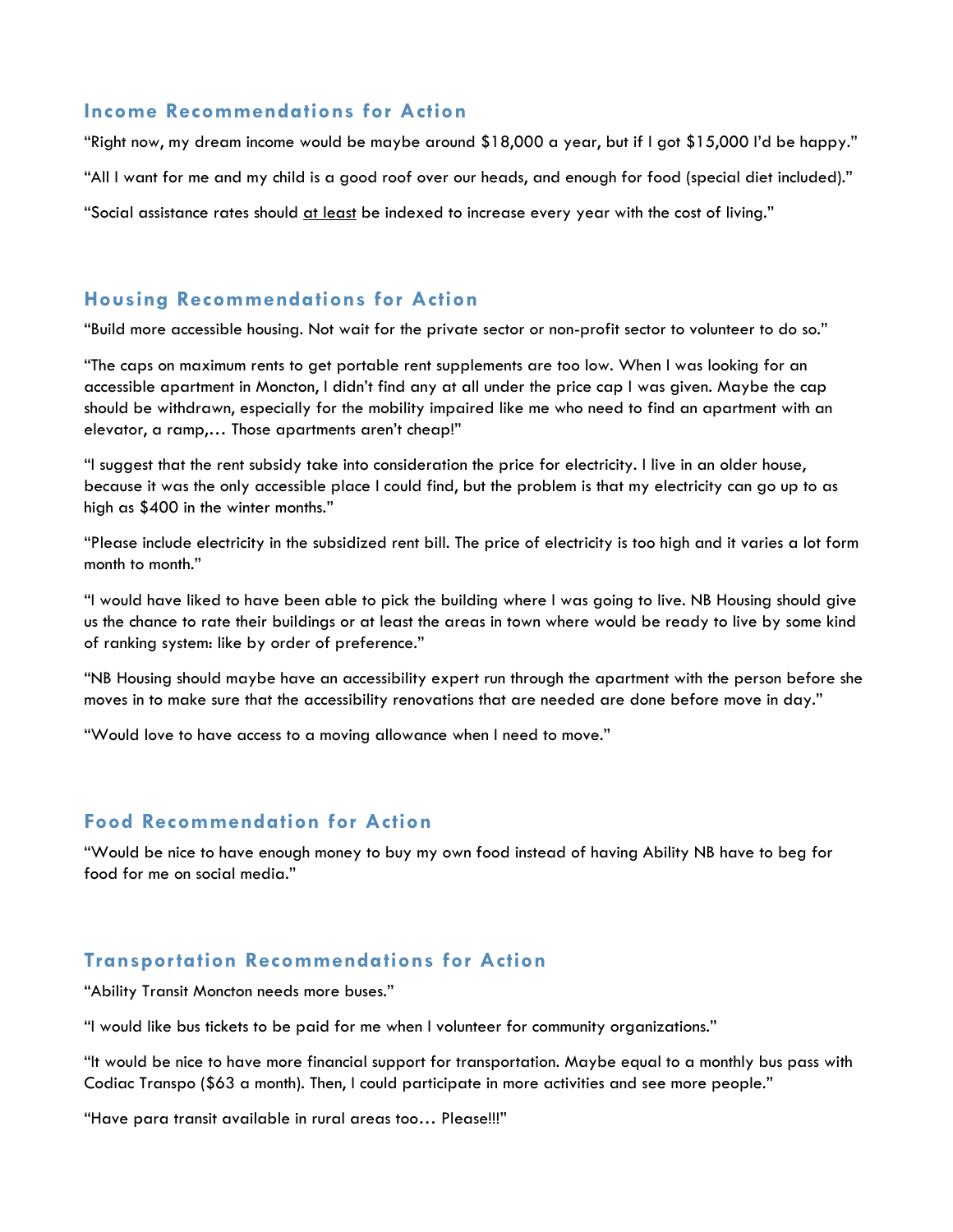#### **Medical & White Card Recommendations for Action**

"Why is it so complicated to apply for a white card. Too many receipts to provide, and it's only good for a while, then you have to reapply again, and again... Couldn't it just be based on yearly income, and we could provide only our income tax information? Also, I think anyone that makes minimum wage or under should qualify for some kind of medical coverage in New Brunswick."

"Please increase the amount a disabled person can have in her bank account before she is disqualified from the white card. Do you know how much new batteries cost for a motorized wheelchair? \$600. And a new chair? \$10,000. I'm supposed to pay that with what money?"

"Would be nice that all medications prescribed by doctors be covered (in our case Adderall, Vyvanse, and Ambilify are not covered)."

"It would be nice if vitamins & supplements were covered as well as other herbal medicines and massages."

"Would like to see botox for spasticity and medical marijuana included in the list of covered medicines."

"Please!!! We need better mental health services!!! Not just waiting lists and band aid solutions."

#### **Assistive Devices Recommendations for Action**

"These should be covered for all people with low incomes. Maybe at least for everyone who makes below \$25,000 a year?"

"There should be new policies put in place to reduce wait times to get new equipment or get equipment repaired. It takes way too long right now!"

"Mobility equipment, like a scooter to go outdoors only, is still a necessity even if it's not going to be used indoors at all."

#### **Home Care & Support Workers Recommendations for Action**

"Give us the same hourly rate that are given to agencies. That would enable us to privately hire better skilled workers and have less turnover."

"Allow people to hire family."

"Support workers should be hired directly by government to ensure better qualified staff, since they then would have more training and be better paid."

"Agencies should be held accountable as far as quality of service: low support worker turnover, well trained and qualified employees, customer satisfaction, etc."

"Please do not put a cap on home support worker's hours. Because, when you do, it means that I have no one in between workers shifts to help me go to the bathroom, or clean up a mess I made."